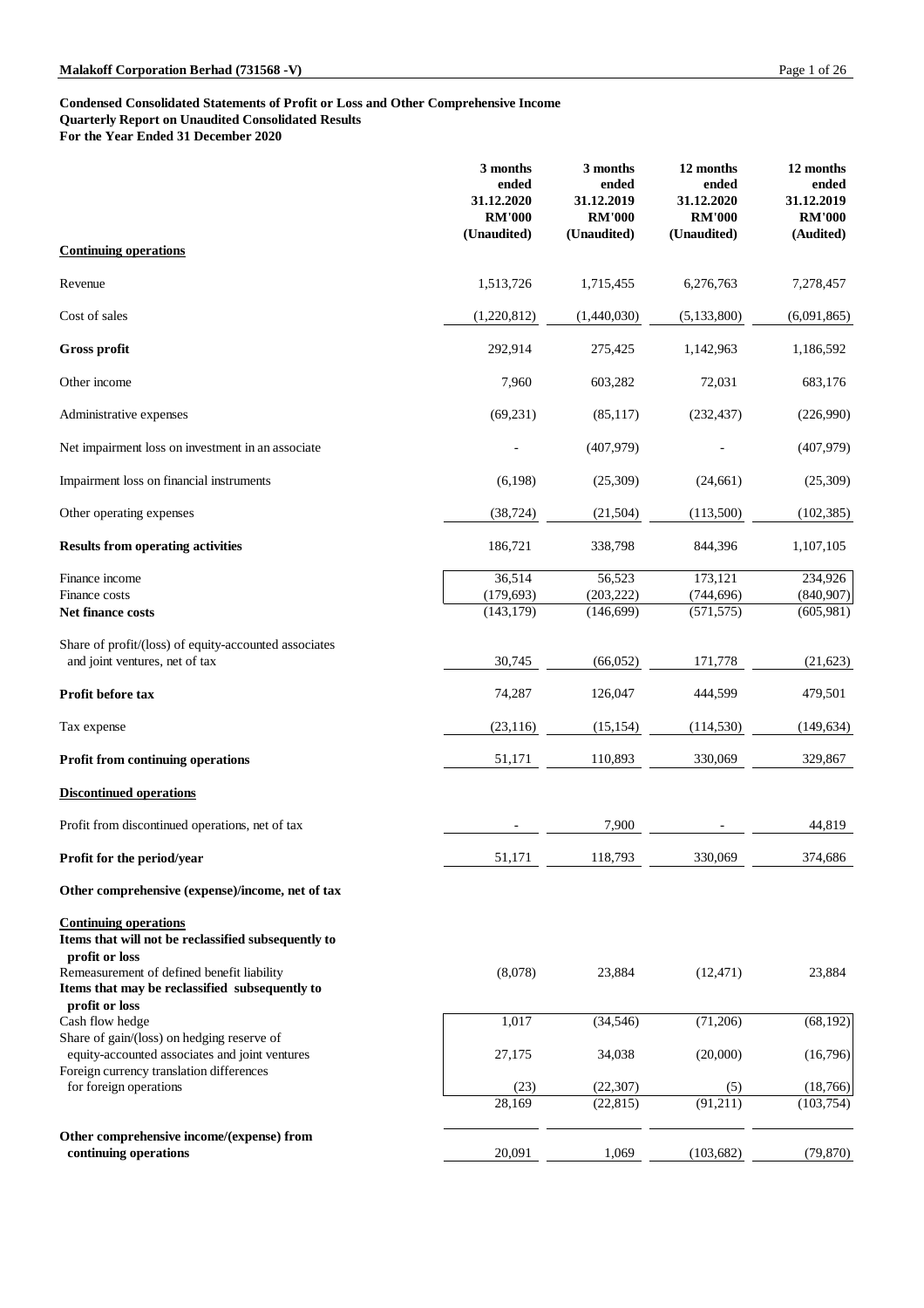## **Condensed Consolidated Statements of Profit or Loss and Other Comprehensive Income Quarterly Report on Unaudited Consolidated Results**

**For the Year Ended 31 December 2020**

|                                                                                  | 3 months<br>ended<br>31.12.2020<br><b>RM'000</b><br>(Unaudited) | 3 months<br>ended<br>31.12.2019<br><b>RM'000</b><br>(Unaudited) | 12 months<br>ended<br>31.12.2020<br><b>RM'000</b><br>(Unaudited) | 12 months<br>ended<br>31.12.2019<br><b>RM'000</b><br>(Audited) |
|----------------------------------------------------------------------------------|-----------------------------------------------------------------|-----------------------------------------------------------------|------------------------------------------------------------------|----------------------------------------------------------------|
| <b>Discontinued operations</b>                                                   |                                                                 |                                                                 |                                                                  |                                                                |
| Other comprehensive income/(expense) from discontinued<br>operations, net of tax |                                                                 | 13,539                                                          |                                                                  | (39, 939)                                                      |
| Total other comprehensive income/(expense)<br>for the period/year                | 20,091                                                          | 14,608                                                          | (103, 682)                                                       | (119,809)                                                      |
| Total comprehensive income for the period/year                                   | 71,262                                                          | 133,401                                                         | 226,387                                                          | 254,877                                                        |
| <b>Profit attributable to:</b><br>Owners of the Company                          |                                                                 |                                                                 |                                                                  |                                                                |
| - From continuing operations                                                     | 41,642                                                          | 98,505                                                          | 286,581                                                          | 275,334                                                        |
| - From discontinued operations                                                   |                                                                 | 7,900                                                           |                                                                  | 44,819                                                         |
|                                                                                  | 41,642                                                          | 106,405                                                         | 286,581                                                          | 320,153                                                        |
| Non-controlling interests                                                        | 9,529                                                           | 12,388                                                          | 43,488                                                           | 54,533                                                         |
| Profit for the period/year                                                       | 51,171                                                          | 118,793                                                         | 330,069                                                          | 374,686                                                        |
| Total comprehensive income attributable to:<br>Owners of the Company             |                                                                 |                                                                 |                                                                  |                                                                |
| - From continuing operations                                                     | 61,733                                                          | 99,574                                                          | 182,899                                                          | 195,464                                                        |
| - From discontinued operations                                                   |                                                                 | 21,439                                                          |                                                                  | 4,880                                                          |
|                                                                                  | 61,733                                                          | 121,013                                                         | 182,899                                                          | 200,344                                                        |
| Non-controlling interests                                                        | 9,529                                                           | 12,388                                                          | 43,488                                                           | 54,533                                                         |
| Total comprehensive income for the period/year                                   | 71,262                                                          | 133,401                                                         | 226,387                                                          | 254,877                                                        |
| Earnings per ordinary share (sen)<br>Basic/diluted                               |                                                                 |                                                                 |                                                                  |                                                                |
| - From continuing operations                                                     | 0.85                                                            | 2.02                                                            | 5.86                                                             | 5.63                                                           |
| - From discontinued operations                                                   |                                                                 | 0.16                                                            |                                                                  | 0.92                                                           |
|                                                                                  | 0.85                                                            | 2.18                                                            | 5.86                                                             | 6.55                                                           |

The Condensed Consolidated Statements of Profit or Loss and Other Comprehensive Income should be read in conjunction with the Audited Financial Statements for the financial year ended 31 December 2019 and the accompanying explanatory notes attached to the interim financial statements.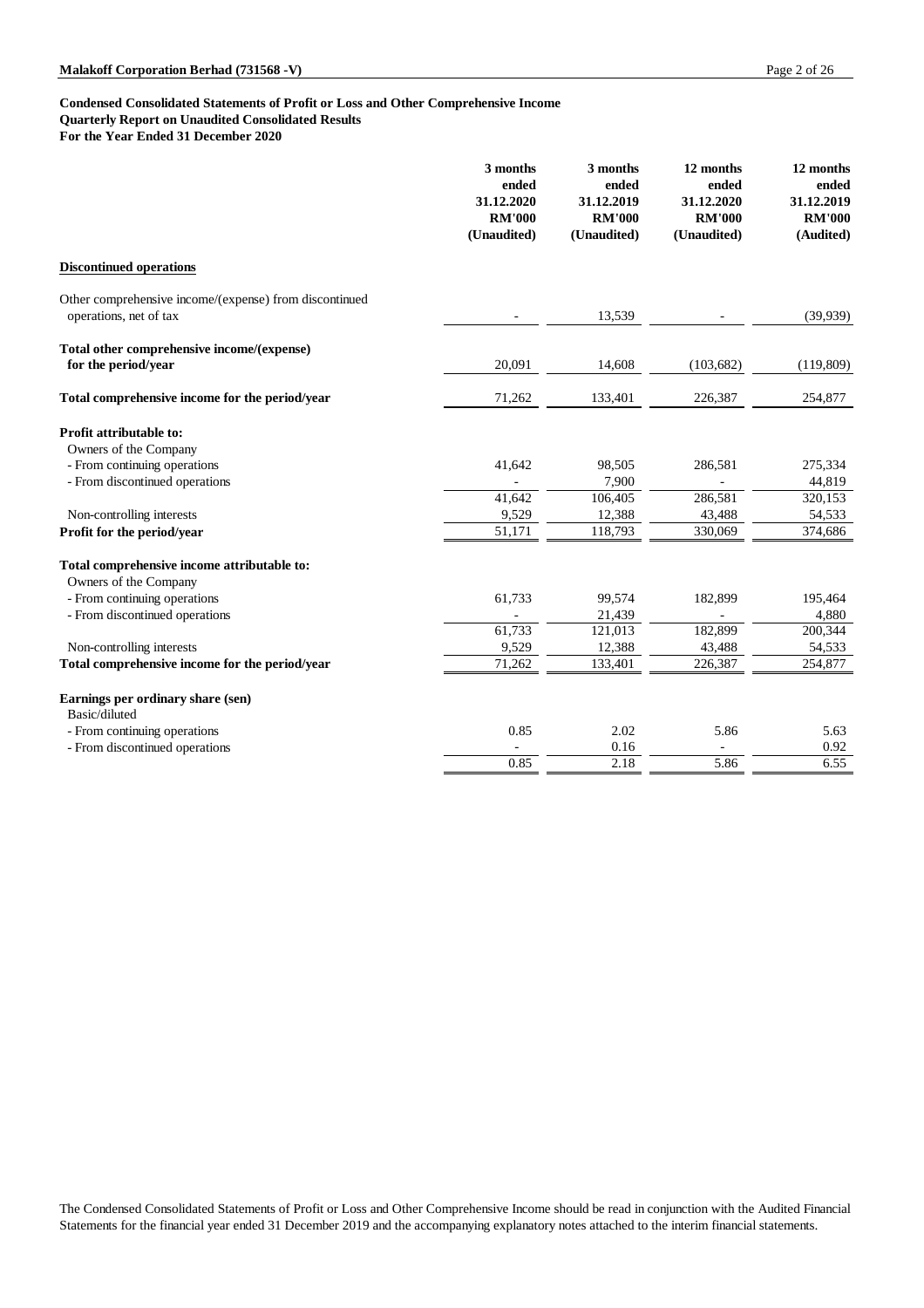### **Condensed Consolidated Statements of Financial Position As at 31 December 2020**

|                                                     | As at<br>31.12.2020<br><b>RM'000</b><br>(Unaudited) | As at<br>31.12.2019<br><b>RM'000</b><br>(Restated) |
|-----------------------------------------------------|-----------------------------------------------------|----------------------------------------------------|
| <b>Non-current assets</b>                           |                                                     |                                                    |
| Property, plant and equipment                       | 12,398,748                                          | 12,881,334                                         |
| Investment properties                               | 15,300                                              | 15,300                                             |
| <b>Concession assets</b>                            | 167,837                                             | 204,283                                            |
| Intangible assets                                   | 3,144,639                                           | 3,453,653                                          |
| Investments in associates                           | 798,841                                             | 744,991                                            |
| Investments in joint ventures                       | 668,364                                             | 635,383                                            |
| Other investments                                   | 23,999                                              | 21,515                                             |
| Derivative financial assets                         | 231,170                                             | 327,643                                            |
| Trade and other receivables                         | 480,967                                             | 526,419                                            |
| Deferred tax assets                                 | 194,583                                             | 146,498                                            |
| <b>Total non-current assets</b>                     | 18, 124, 448                                        | 18,957,019                                         |
| <b>Current assets</b>                               |                                                     |                                                    |
| Trade and other receivables                         | 883,883                                             | 1,501,259                                          |
| Inventories                                         | 584,008                                             | 693,058                                            |
| Current tax assets                                  | 90,627                                              | 67,774                                             |
| Other investments                                   | 3,377,969                                           | 2,509,476                                          |
| Cash and cash equivalents                           | 1,062,820                                           | 2,745,389                                          |
| Assets classified as held for sale                  | 65,000                                              | 65,000                                             |
| <b>Total current assets</b>                         | 6,064,307                                           | 7,581,956                                          |
| <b>Total assets</b>                                 | 24, 188, 755                                        | 26,538,975                                         |
| <b>Equity</b>                                       |                                                     |                                                    |
| Share capital                                       | 5,693,055                                           | 5,693,055                                          |
| <b>Treasury shares</b>                              | (98, 647)                                           | (98, 647)                                          |
| <b>Reserves</b>                                     | 61,969                                              | 153,180                                            |
| <b>Accumulated losses</b>                           | (348, 468)                                          | (237, 857)                                         |
| <b>Equity attributable to owners of the Company</b> | 5,307,909                                           | 5,509,731                                          |
| Perpetual sukuk                                     | 800,000                                             | 800,000                                            |
| Non-controlling interests                           | 336,802                                             | 365,516                                            |
| <b>Total equity</b>                                 | 6,444,711                                           | 6,675,247                                          |
| <b>Non-current liabilities</b>                      |                                                     |                                                    |
| Loans and borrowings                                | 9,717,431                                           | 10,889,063                                         |
| Lease liabilities                                   | 6,746                                               | 11,622                                             |
| <b>Employee benefits</b>                            | 100,483                                             | 107,159                                            |
| Provision for decommissioning cost                  | 99,893                                              | 93,724                                             |
|                                                     |                                                     |                                                    |

| Provision for concession assets      | 267,715    | 253,590    |
|--------------------------------------|------------|------------|
| Deferred income                      | 3,357,888  | 3,661,066  |
| Derivative financial liabilities     | 15.381     | 10,013     |
| Deferred tax liabilities             | 1,200,943  | 1,273,966  |
| <b>Total non-current liabilities</b> | 14,766,480 | 16,300,203 |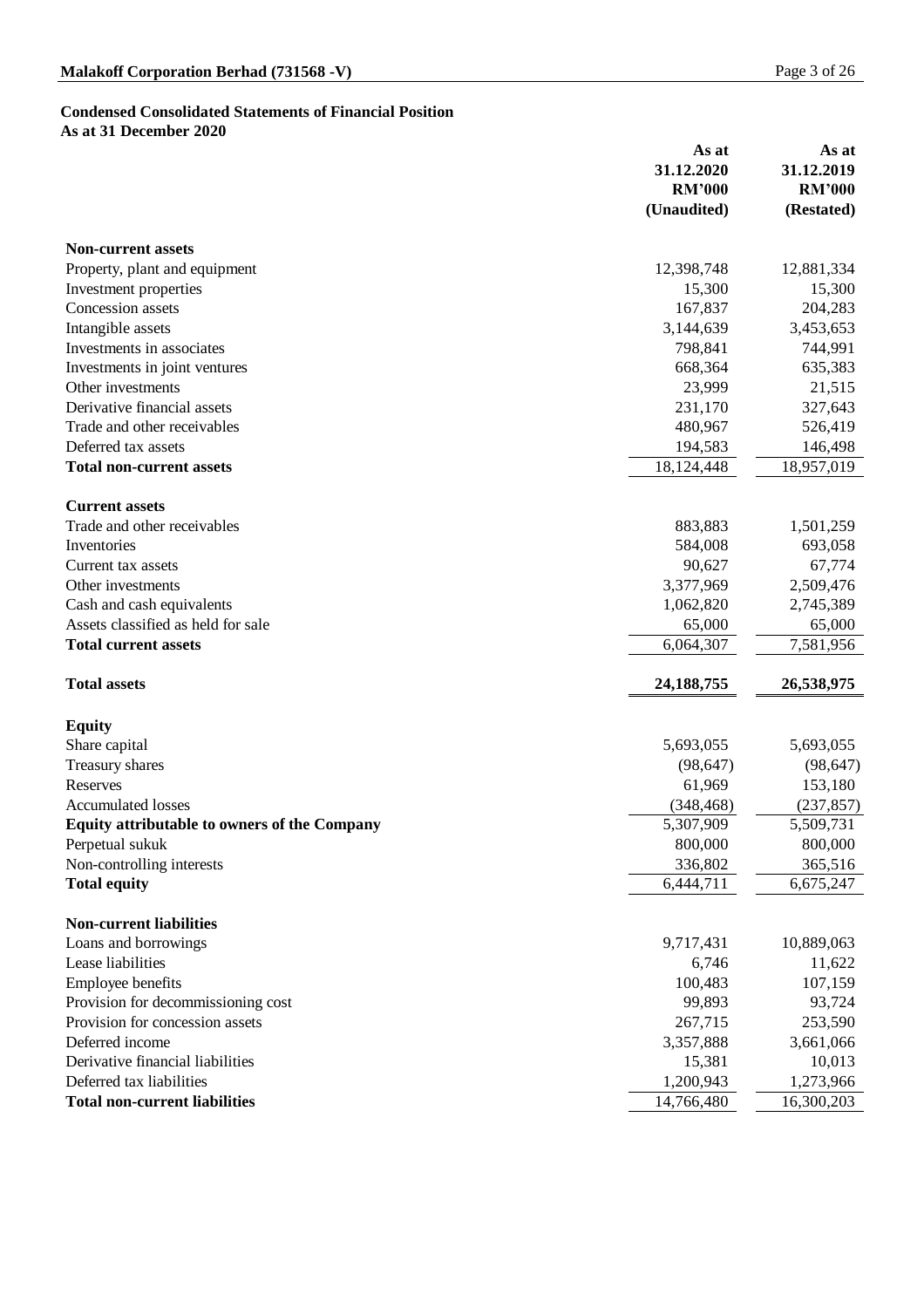# **Condensed Consolidated Statements of Financial Position**

**As at 31 December 2020**

|                                            | As at<br>31.12.2020<br><b>RM'000</b><br>(Unaudited) | As at<br>31.12.2019<br><b>RM'000</b><br>(Restated) |
|--------------------------------------------|-----------------------------------------------------|----------------------------------------------------|
| <b>Current liabilities</b>                 |                                                     |                                                    |
| Trade and other payables                   | 1,360,300                                           | 1,593,219                                          |
| Current tax liabilities                    | 16,894                                              | 39,742                                             |
| Loans and borrowings                       | 1,164,663                                           | 1,509,082                                          |
| Lease liabilities                          | 6,616                                               | 12,144                                             |
| Provision for concession assets            | 26,691                                              | 197                                                |
| Deferred income                            | 390,591                                             | 391,341                                            |
| Provision for decommissioning cost         | 11,809                                              | 17,800                                             |
| <b>Total current liabilities</b>           | 2,977,564                                           | 3,563,525                                          |
| <b>Total liabilities</b>                   | 17,744,044                                          | 19,863,728                                         |
| <b>Total equity and liabilities</b>        | 24, 188, 755                                        | 26,538,975                                         |
| Net assets per share attributable to       |                                                     |                                                    |
| ordinary equity holders of the parent (RM) | 1.09                                                | 1.13                                               |

The Condensed Consolidated Statements of Financial Position should be read in conjunction with the Audited Financial Statements for the financial year ended 31 December 2019 and the accompanying explanatory notes attached to the interim financial statements.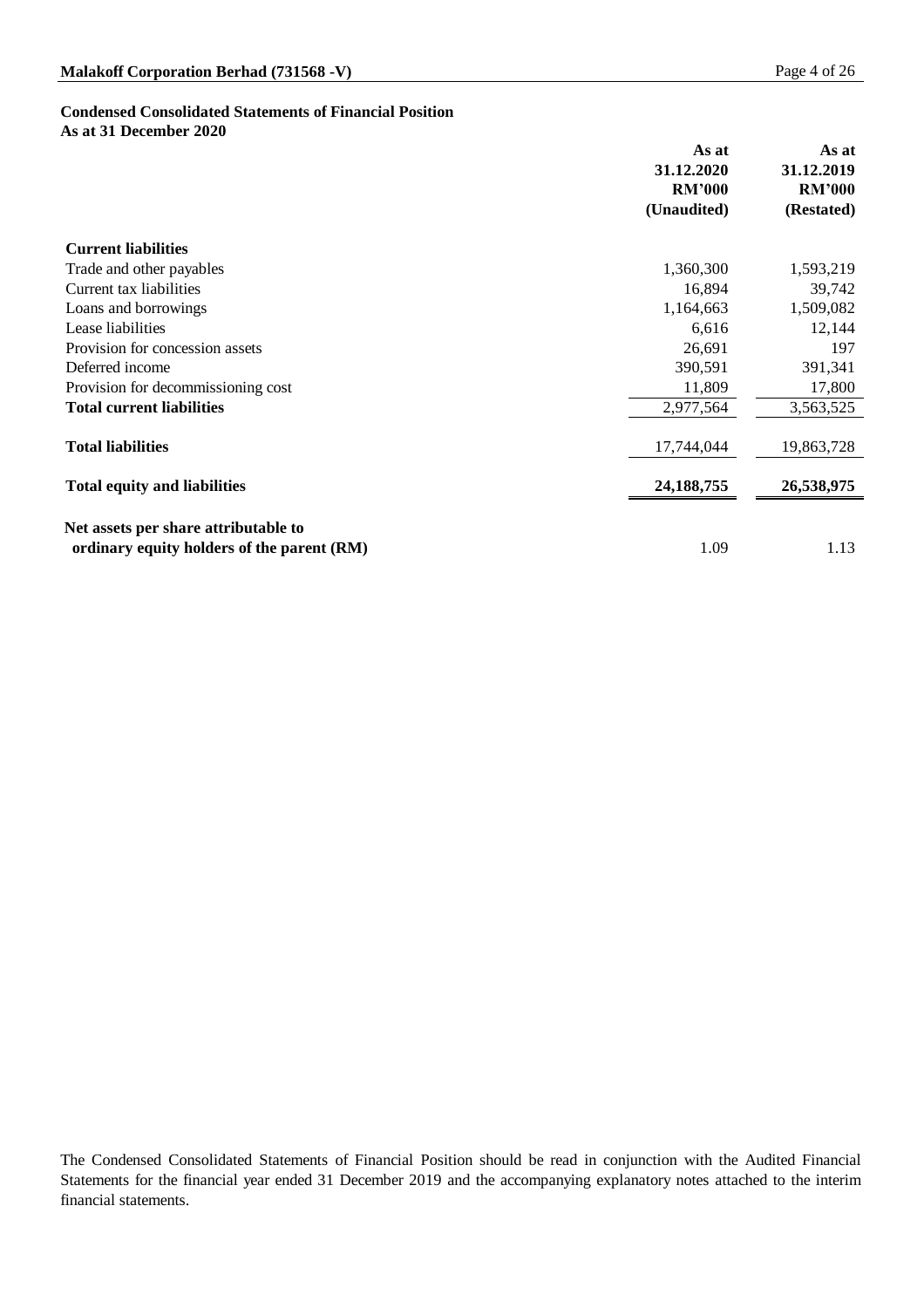### **Condensed Consolidated Statement of Changes in Equity For the Year Ended 31 December 2020**

|                                                |                                          |                                                   |                                     |                                 | /--------------------------- Attributable to owners of the Company -------------------------/ |                               |                               |                                                                       |                                                |
|------------------------------------------------|------------------------------------------|---------------------------------------------------|-------------------------------------|---------------------------------|-----------------------------------------------------------------------------------------------|-------------------------------|-------------------------------|-----------------------------------------------------------------------|------------------------------------------------|
|                                                |                                          |                                                   |                                     |                                 | <b>Distributable</b>                                                                          |                               |                               |                                                                       |                                                |
|                                                |                                          |                                                   | <b>Reserves</b>                     |                                 |                                                                                               |                               |                               |                                                                       |                                                |
|                                                | <b>Share</b><br>Capital<br><b>RM'000</b> | <b>Treasury</b><br><b>Shares</b><br><b>RM'000</b> | <b>Translation</b><br><b>RM'000</b> | <b>Hedging</b><br><b>RM'000</b> | <b>Accumulated</b><br><b>Losses</b><br><b>RM'000</b>                                          | <b>Total</b><br><b>RM'000</b> | <b>Sukuk</b><br><b>RM'000</b> | <b>Perpetual Non-controlling</b><br><b>Interests</b><br><b>RM'000</b> | <b>Total</b><br><b>Equity</b><br><b>RM'000</b> |
| At 1 January 2020                              | 5,693,055                                | (98, 647)                                         | (12,652)                            | 165,832                         | (241,100)                                                                                     | 5,506,488                     | 800,000                       | 368,905                                                               | 6,675,393                                      |
| Adjustments upon completion of Purchase        |                                          |                                                   |                                     |                                 |                                                                                               |                               |                               |                                                                       |                                                |
| Price Allocation, as prescribed under MFRS 3   |                                          |                                                   |                                     |                                 | 3,243                                                                                         | 3,243                         |                               | (3,389)                                                               | (146)                                          |
| At 1 January 2020, restated                    | 5,693,055                                | (98, 647)                                         | (12,652)                            | 165,832                         | (237, 857)                                                                                    | 5,509,731                     | 800,000                       | 365,516                                                               | 6,675,247                                      |
| Remeasurement of defined benefit liability     |                                          |                                                   |                                     |                                 | (12, 471)                                                                                     | (12, 471)                     |                               |                                                                       | (12, 471)                                      |
| Foreign currency translation                   |                                          |                                                   |                                     |                                 |                                                                                               |                               |                               |                                                                       |                                                |
| differences for foreign operations             |                                          |                                                   | (5)                                 |                                 |                                                                                               | (5)                           |                               |                                                                       | (5)                                            |
| Cash flow hedge                                |                                          |                                                   | $\overline{\phantom{a}}$            | (71,206)                        | $\overline{\phantom{a}}$                                                                      | (71,206)                      |                               |                                                                       | (71,206)                                       |
| Share of loss on hedging reserve of            |                                          |                                                   |                                     |                                 |                                                                                               |                               |                               |                                                                       |                                                |
| equity-accounted associates and joint ventures |                                          |                                                   | $\overline{\phantom{a}}$            | (20,000)                        | $\overline{\phantom{a}}$                                                                      | (20,000)                      | $\overline{\phantom{a}}$      | $\sim$                                                                | (20,000)                                       |
| Other comprehensive expense                    |                                          |                                                   |                                     |                                 |                                                                                               |                               |                               |                                                                       |                                                |
| for the year                                   |                                          |                                                   | (5)                                 | (91,206)                        | (12, 471)                                                                                     | (103, 682)                    |                               |                                                                       | (103, 682)                                     |
| Profit for the year                            |                                          |                                                   |                                     |                                 | 286,581                                                                                       | 286,581                       |                               | 43,488                                                                | 330,069                                        |
| Comprehensive (expense)/income for the year    |                                          | $\overline{\phantom{a}}$                          | (5)                                 | (91,206)                        | 274,110                                                                                       | 182,899                       |                               | 43,488                                                                | 226,387                                        |
| Profit distribution of perpetual sukuk         |                                          |                                                   |                                     |                                 | (47,032)                                                                                      | (47,032)                      |                               |                                                                       | (47, 032)                                      |
| Additional investments in subsidiaries         |                                          |                                                   |                                     |                                 |                                                                                               |                               |                               | 665                                                                   | 665                                            |
| Incorporation of a subsidiary                  |                                          |                                                   |                                     |                                 |                                                                                               |                               |                               | 20                                                                    | 20                                             |
| Dividends to owners of the Company             |                                          |                                                   |                                     |                                 | (337,689)                                                                                     | (337, 689)                    |                               | $\overline{\phantom{a}}$                                              | (337, 689)                                     |
| Dividends to non-controlling interests         |                                          |                                                   |                                     |                                 |                                                                                               |                               |                               | (66,510)                                                              | (66,510)                                       |
| Redemption of preference shares                |                                          |                                                   |                                     |                                 |                                                                                               |                               |                               |                                                                       |                                                |
| to non-controlling interests                   |                                          |                                                   |                                     | $\overline{\phantom{a}}$        |                                                                                               |                               | $\overline{\phantom{a}}$      | (6,377)                                                               | (6,377)                                        |
| Total distribution to owners                   |                                          |                                                   |                                     | $\overline{\phantom{a}}$        | (337,689)                                                                                     | (337, 689)                    | $\overline{\phantom{a}}$      | (72, 887)                                                             | (410,576)                                      |
| <b>At 31 December 2020</b>                     | 5,693,055                                | (98, 647)                                         | (12, 657)                           | 74,626                          | (348, 468)                                                                                    | 5,307,909                     | 800,000                       | 336,802                                                               | 6,444,711                                      |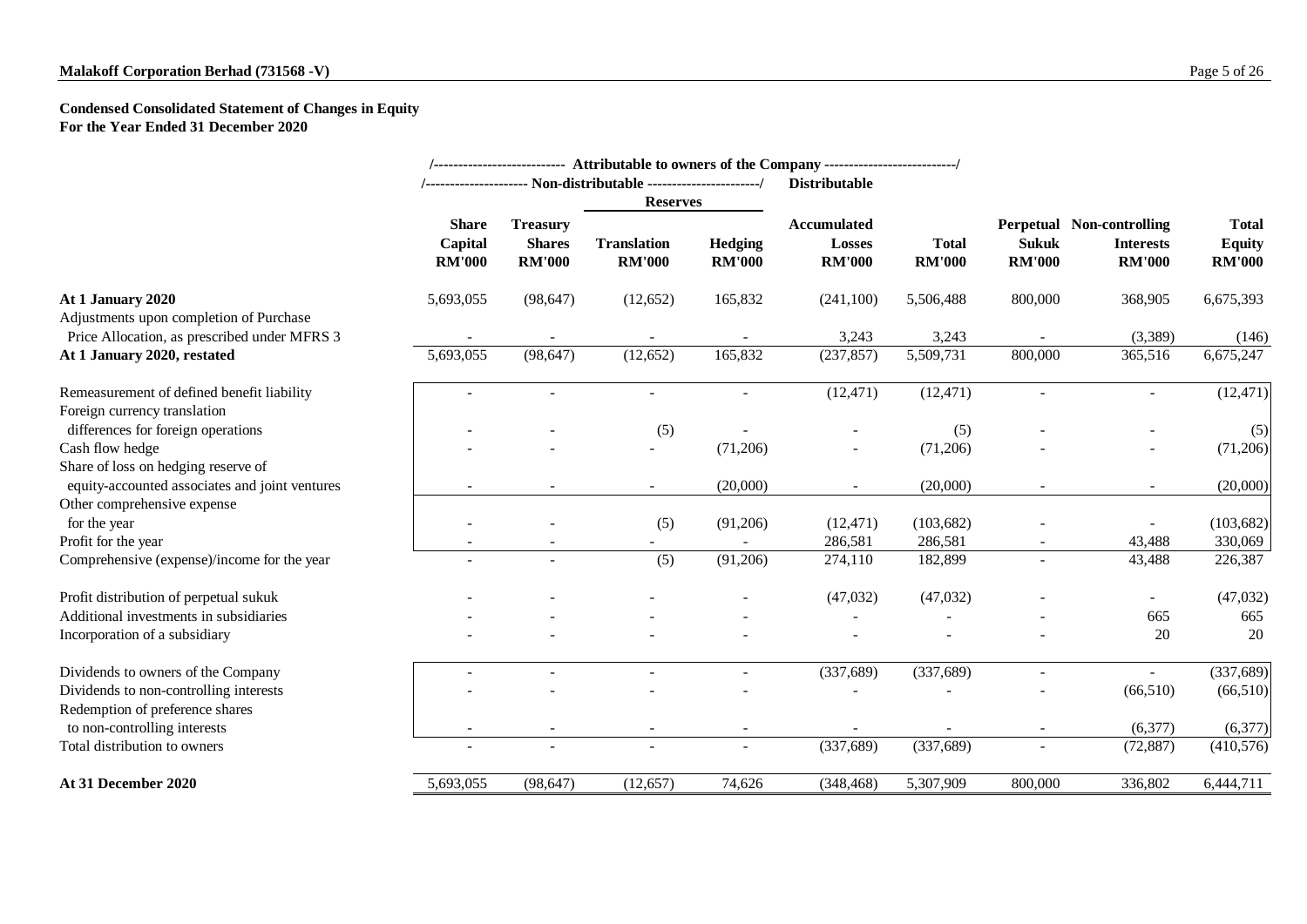### **Condensed Consolidated Statement of Changes in Equity For the Year Ended 31 December 2020**

| <b>Reserves</b><br><b>Share</b><br><b>Treasury</b>                                                | <b>Hedging</b><br><b>RM'000</b> | <b>Distributable</b><br><b>Accumulated</b><br><b>Losses</b> |                               |                               |                                                                       |                                                |
|---------------------------------------------------------------------------------------------------|---------------------------------|-------------------------------------------------------------|-------------------------------|-------------------------------|-----------------------------------------------------------------------|------------------------------------------------|
|                                                                                                   |                                 |                                                             |                               |                               |                                                                       |                                                |
|                                                                                                   |                                 |                                                             |                               |                               |                                                                       |                                                |
| Capital<br><b>Shares</b><br><b>Translation</b><br><b>RM'000</b><br><b>RM'000</b><br><b>RM'000</b> |                                 | <b>RM'000</b>                                               | <b>Total</b><br><b>RM'000</b> | <b>Sukuk</b><br><b>RM'000</b> | <b>Perpetual Non-controlling</b><br><b>Interests</b><br><b>RM'000</b> | <b>Total</b><br><b>Equity</b><br><b>RM'000</b> |
| At 1 January 2019<br>5,693,055<br>(97,606)<br>3,650                                               | 128,094                         | (82,620)                                                    | 5,644,573                     | 800,000                       | 219,686                                                               | 6,664,259                                      |
| Remeasurement of defined benefit liability                                                        |                                 | 23,884                                                      | 23,884                        |                               |                                                                       | 23,884                                         |
| Foreign currency translation                                                                      |                                 |                                                             |                               |                               |                                                                       |                                                |
| differences for foreign operations<br>(24,206)                                                    |                                 | $\sim$                                                      | (24,206)                      |                               | $\overline{\phantom{a}}$                                              | (24,206)                                       |
| Cash flow hedge                                                                                   | (102,691)                       | $\overline{\phantom{a}}$                                    | (102, 691)                    |                               |                                                                       | (102, 691)                                     |
| Share of loss on hedging reserve of                                                               |                                 |                                                             |                               |                               |                                                                       |                                                |
| equity-accounted associates and joint ventures                                                    | (16,796)                        |                                                             | (16,796)                      |                               |                                                                       | (16,796)                                       |
| Reclassification of reserves to accumulated losses                                                |                                 |                                                             |                               |                               |                                                                       |                                                |
| upon disposal of subsidiaries<br>7,904                                                            | 157,225                         | (165, 129)                                                  |                               |                               |                                                                       |                                                |
| Other comprehensive (expense)/income                                                              |                                 |                                                             |                               |                               |                                                                       |                                                |
| (16,302)<br>for the year                                                                          | 37,738                          | (141, 245)                                                  | (119,809)                     |                               |                                                                       | (119,809)                                      |
| Profit for the year                                                                               |                                 | 320,153                                                     | 320,153                       | $\sim$                        | 54,533                                                                | 374,686                                        |
| Comprehensive (expense)/income for the year<br>(16,302)<br>$\sim$                                 | 37,738                          | 178,908                                                     | 200,344                       |                               | 54,533                                                                | 254,877                                        |
| Profit distribution of perpetual sukuk                                                            |                                 | (47,071)                                                    | (47,071)                      |                               |                                                                       | (47,071)                                       |
| Acquisition of subsidiaries                                                                       |                                 |                                                             |                               |                               | 171,332                                                               | 171,332                                        |
| Dividends to owners of the Company                                                                |                                 | (290, 317)                                                  | (290, 317)                    |                               | $\sim$                                                                | (290, 317)                                     |
| Dividends to non-controlling interests                                                            |                                 |                                                             |                               |                               | (50,000)                                                              | (50,000)                                       |
| Redemption of preference shares                                                                   |                                 |                                                             |                               |                               |                                                                       |                                                |
| to non-controlling interests                                                                      |                                 |                                                             |                               |                               | (26, 646)                                                             | (26, 646)                                      |
| Total distribution to owners<br>$\sim$<br>$\overline{\phantom{a}}$                                | $\blacksquare$                  | (290, 317)                                                  | (290, 317)                    | $\overline{\phantom{a}}$      | (76, 646)                                                             | (366, 963)                                     |
| (1,041)<br>Purchase of treasury shares<br>$\overline{\phantom{a}}$                                | $\overline{\phantom{a}}$        | $\overline{\phantom{a}}$                                    | (1,041)                       |                               | $\sim$                                                                | (1,041)                                        |
| At 31 December 2019<br>5,693,055<br>(98, 647)<br>(12,652)                                         | 165,832                         | (241,100)                                                   | 5,506,488                     | 800,000                       | 368,905                                                               | 6,675,393                                      |

The Condensed Consolidated Statements of Changes in Equity should be read in conjunction with the Audited Financial Statements for the financial year ended 31 December 2019 and the accompanying explanatory notes attached to the interim financial statements.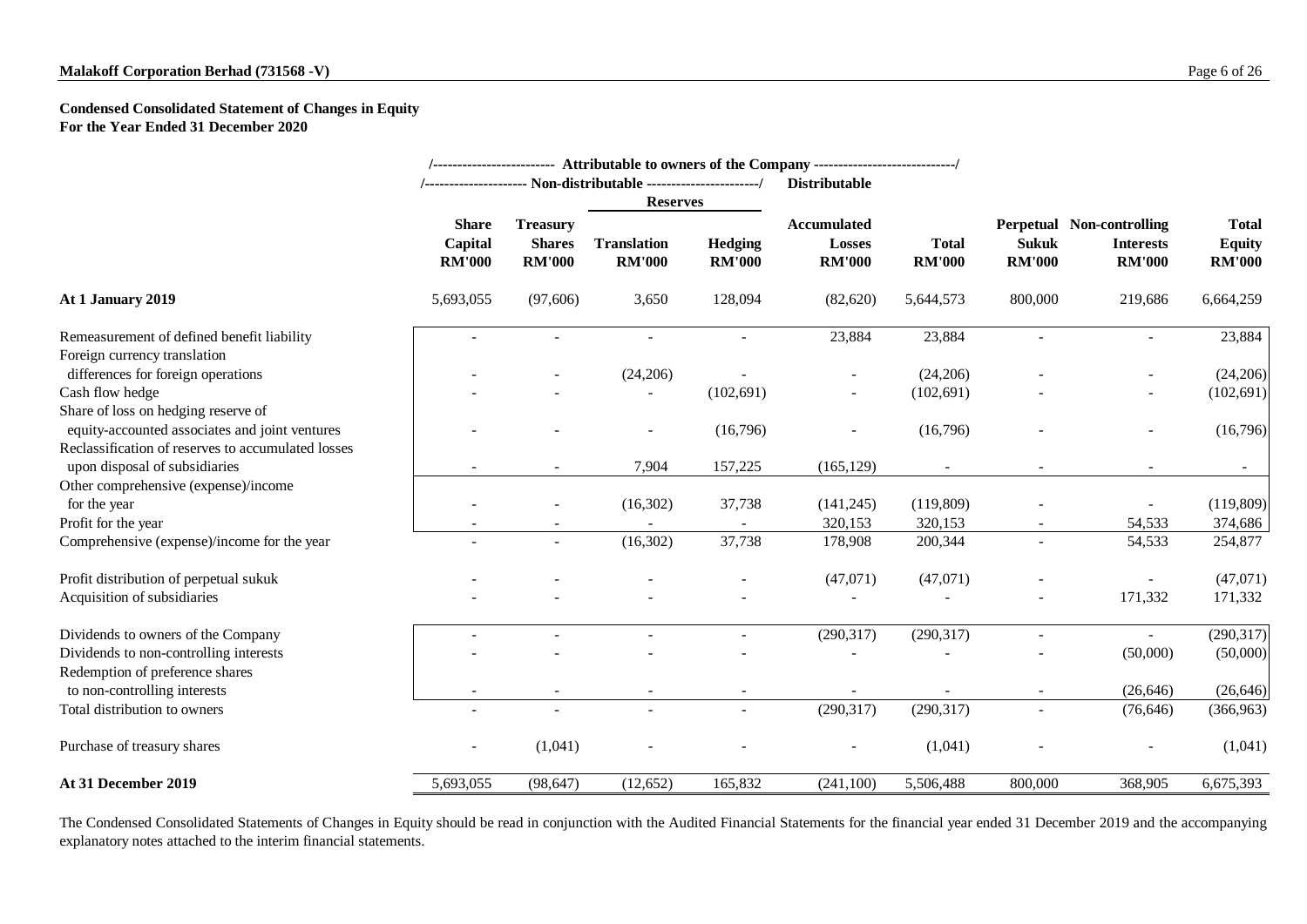### **Condensed Consolidated Statements of Cash Flows For the Year Ended 31 December 2020**

| For the year Ended 31 December 2020                                            | 12 months<br>ended<br>31.12.2020<br><b>RM'000</b><br>(Unaudited) | 12 months<br>ended<br>31.12.2019<br><b>RM'000</b> |
|--------------------------------------------------------------------------------|------------------------------------------------------------------|---------------------------------------------------|
| <b>Cash flows from operating activities</b>                                    |                                                                  | (Audited)                                         |
| <b>Profit before tax</b>                                                       |                                                                  |                                                   |
| Continuing operations                                                          | 444,599                                                          | 479,501                                           |
| Discontinued operations                                                        |                                                                  | 51,403                                            |
|                                                                                | 444,599                                                          | 530,904                                           |
| <b>Adjustments for:</b>                                                        |                                                                  |                                                   |
| Non-cash items                                                                 | 1,326,762                                                        | 1,585,066                                         |
| Finance costs                                                                  | 744,696                                                          | 926,312                                           |
| Finance income                                                                 | (173, 121)                                                       | (235, 397)                                        |
| Share of (profit)/loss of equity-accounted associates                          |                                                                  |                                                   |
| and joint ventures, net of tax                                                 | (171, 778)                                                       | 21,623                                            |
| Operating profit before changes in working capital                             | 2,171,158                                                        | 2,828,508                                         |
| Changes in working capital:                                                    |                                                                  |                                                   |
| Net change in current assets                                                   | 818,724                                                          | 610,810                                           |
| Net change in current liabilities                                              | (354, 391)                                                       | (778, 931)                                        |
| Net change in non-current liabilities                                          | (284, 331)                                                       | 113,934                                           |
| <b>Cash generated from operations</b>                                          | 2,351,160                                                        | 2,774,321                                         |
| Tax paid, net                                                                  | (284, 497)                                                       | (350,060)                                         |
| Net cash from operating activities                                             | 2,066,663                                                        | 2,424,261                                         |
| <b>Cash flows from investing activities</b>                                    |                                                                  |                                                   |
| Acquisition of a subsidiary, net of cash and cash equivalents acquired         |                                                                  | (398, 278)                                        |
| Acquisition of joint ventures, net of cash and cash equivalents acquired       |                                                                  | (294, 347)                                        |
| Disposal of discontinued operations, net of cash and cash equivalents disposed |                                                                  | 976,431                                           |
| Change in other investments                                                    | (868, 493)                                                       | 1,073,002                                         |
| Dividends received from associates                                             | 10,762                                                           | 19,797                                            |
| Dividends received from joint ventures                                         | 35,225                                                           | 141,157                                           |
| Interest received                                                              | 174,228                                                          | 248,051                                           |
| Other investment in redeemable cumulative convertible preference share         | (2,484)                                                          | (5,267)                                           |
| Purchase of property, plant and equipment                                      | (413,679)                                                        | (269, 963)                                        |
| Purchase of concession assets                                                  | (6, 447)                                                         | (1,083)                                           |
| Proceeds from disposal of property, plant and equipment                        | 538                                                              | 388                                               |
| Net cash (used in)/from investing activities                                   | (1,070,350)                                                      | 1,489,888                                         |
| <b>Cash flows from financing activities</b>                                    |                                                                  |                                                   |
| Distribution to perpetual sukuk holder                                         | (47,032)                                                         | (47,071)                                          |
| Dividends paid to the owners of the Company                                    | (337,689)                                                        | (290, 317)                                        |
| Dividends paid to non-controlling interests                                    | (66,510)                                                         | (50,000)                                          |
| Redemption of preference shares to non-controlling interests                   | (6,377)                                                          | (26, 646)                                         |
| Interest paid                                                                  | (659,050)                                                        | (794, 010)                                        |
| Proceeds from issuance of shares to non-controlling interests                  | 685                                                              | 414                                               |
| Proceeds from redemption of preference shares                                  |                                                                  | 8,455                                             |
| Purchase of treasury shares                                                    |                                                                  | (1,041)                                           |
| Repayment of borrowings                                                        | (1,548,153)                                                      | (1,475,127)                                       |
| Payment of lease liabilities                                                   | (14,756)                                                         | (8, 564)                                          |
| Net cash used in financing activities                                          | (2,678,882)                                                      | (2,683,907)                                       |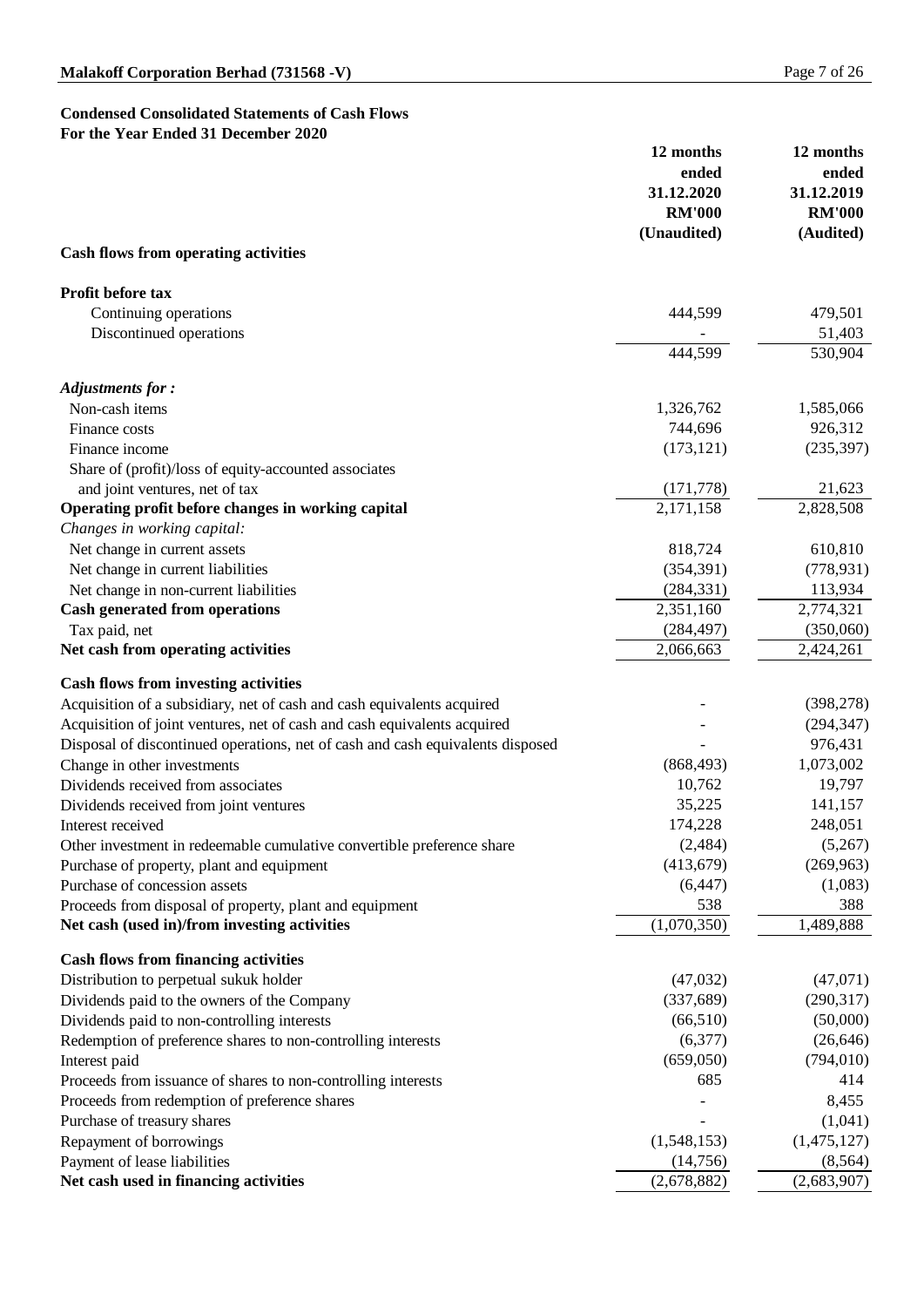### **Condensed Consolidated Statements of Cash Flows For the Year Ended 31 December 2020**

|                                                              | 12 months<br>ended<br>31.12.2020<br><b>RM'000</b><br>(Unaudited) | 12 months<br>ended<br>31.12.2019<br><b>RM'000</b><br>(Audited) |
|--------------------------------------------------------------|------------------------------------------------------------------|----------------------------------------------------------------|
| Net (decrease)/increase in cash and cash equivalents         | (1,682,569)                                                      | 1,230,242                                                      |
| Cash and cash equivalents at beginning of the year           | 2,745,389                                                        | 1,515,147                                                      |
| Cash and cash equivalents at end of the year                 | 1,062,820                                                        | 2,745,389                                                      |
| <b>Cash and cash equivalents comprise :</b>                  |                                                                  |                                                                |
| Cash and bank balances                                       | 550,858                                                          | 1,234,409                                                      |
| Deposits with licensed banks and other licensed corporations | 511,962                                                          | 1,510,980                                                      |
|                                                              | 1,062,820                                                        | 2,745,389                                                      |

The Condensed Consolidated Statements of Cash Flows should be read in conjunction with the Audited Financial Statements for the financial year ended 31 December 2019 and the accompanying explanatory notes attached to the interim financial statements.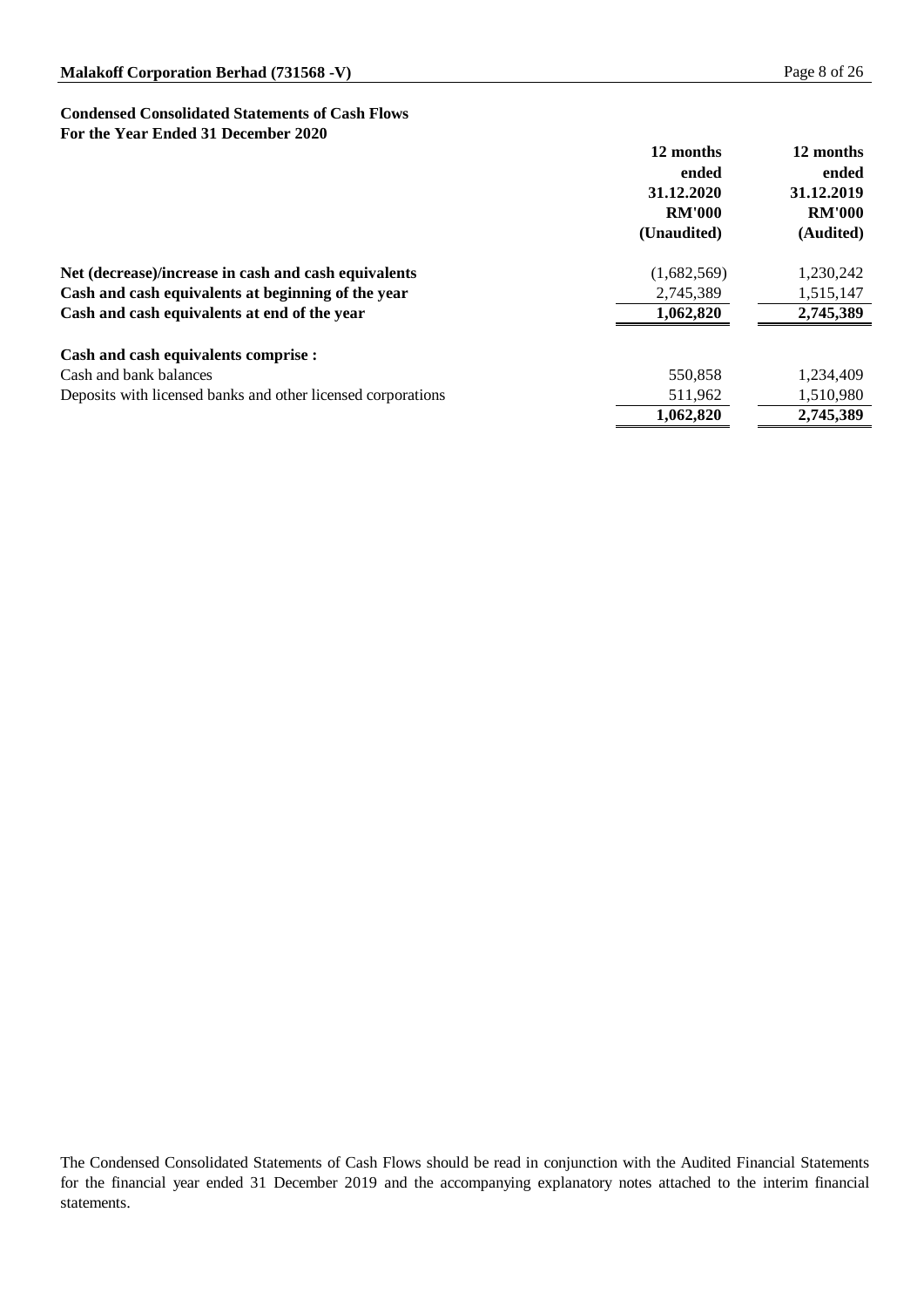### **Notes to the interim financial statements**

#### **1. Basis of preparation**

The interim financial statements are unaudited and have been prepared in accordance with Malaysian Financial Reporting Standards ("MFRS") 134, Interim Financial Reporting and Appendix 9B (Part A) of the Listing Requirements of Bursa Malaysia Securities Berhad. The interim financial statements should be read in conjunction with the Group's annual audited financial statements for the financial year ended 31 December 2019 and the accompanying explanatory notes attached to the interim financial statements.

The audited financial statements of the Group for the financial year ended 31 December 2019 were prepared in accordance with MFRS, International Financial Reporting Standards and the requirements of the Companies Act 2016 in Malaysia.

The significant accounting policies adopted in these interim financial statements are consistent with those adopted in the annual audited financial statements for the financial year ended 31 December 2019, except the Group adopted the following Amendments to MFRSs effective for annual periods beginning on or after 1 January 2020 as follows:

- Amendments to MFRS 3, *Business Combinations – Definition of a Business*
- Amendments to MFRS 101, *Presentation of Financial Statements* and MFRS 108, *Accounting Policies, Changes in Accounting Estimates and Errors – Definition of Material*
- Amendments to MFRS 9, *Financial Instruments*, MFRS 139, *Financial Instruments: Recognition and Measuremen*t and MFRS 7, *Financial Instruments: Disclosures – Interest Rate Benchmark Reform*

The adoption of the above did not have any material impact on the financial statements of the Group.

### **2. Audit qualification**

The report of the auditors on the Group's financial statements for the financial year ended 31 December 2019 was not subject to any qualification.

### **3. Seasonal or cyclical factors**

The Group's operations have not been affected by seasonal or cyclical factors.

### **4. Unusual items**

There was no unusual item affecting assets, liabilities, equity, net income or cash flows of the Group during the current quarter under review because of its nature, size and incidence.

### **5. Changes in estimates**

There was no material change in financial estimates made in prior financial year that could materially affect the current interim results.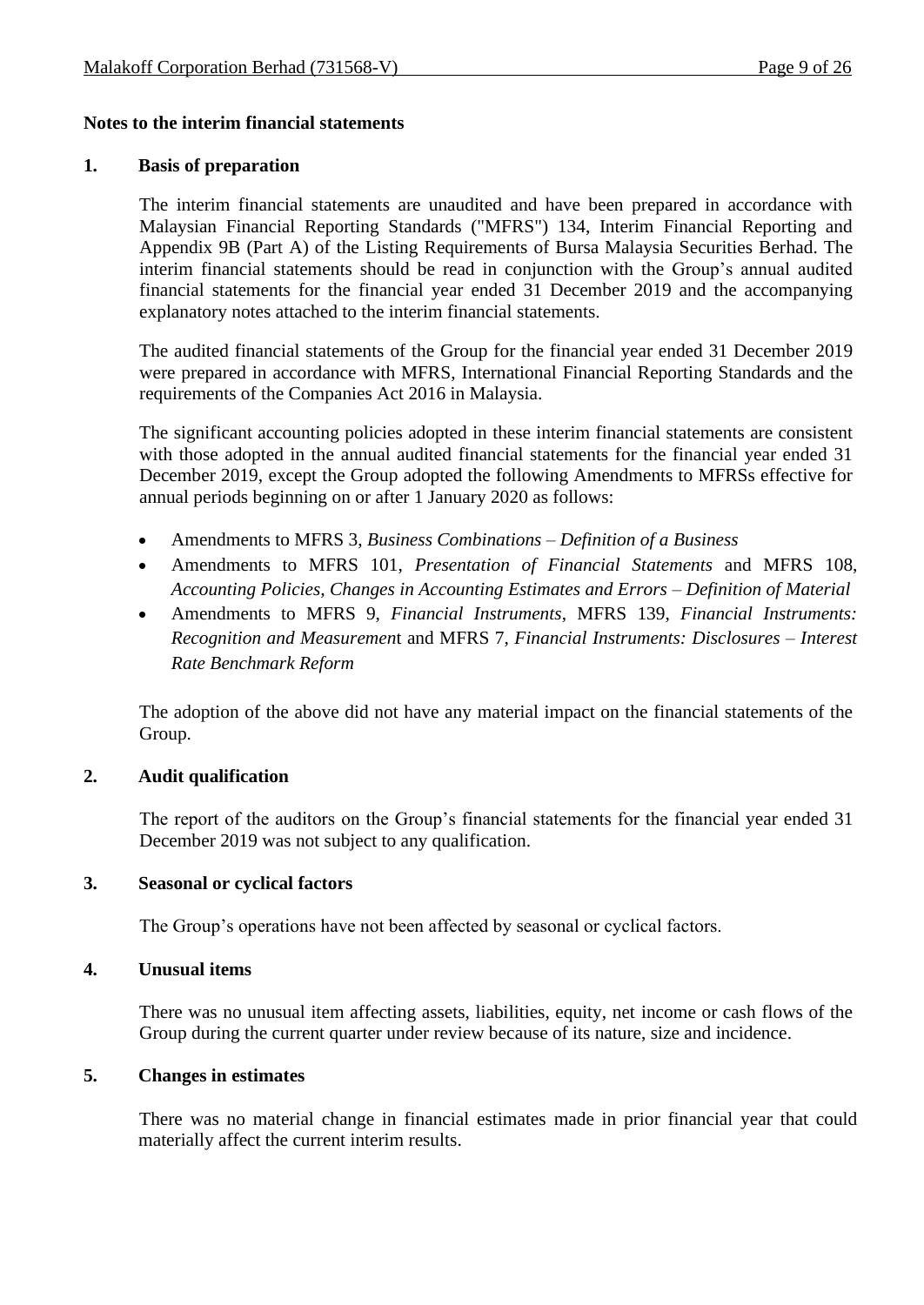### **6. Debt and equity securities**

There was no issuance, cancellation, repurchase, resale and repayment of debt and equity securities during the current quarter except for the scheduled repayment of Malakoff Power Berhad ("MPB") sukuk programme of RM410.0 million.

### **7. Dividends paid**

Since the end of previous financial year, the Company paid:

- i. A final dividend of 4.11 sen per ordinary share on 4,886,961,300 ordinary shares in issue, totalling RM200,854,109 in respect of the financial year ended 31 December 2019 on 12 June 2020.
- ii. An interim dividend of 2.80 sen per ordinary share on 4,886,961,300 ordinary shares in issue, totalling RM136,834,916 in respect of the financial year ended 31 December 2020 on 13 October 2020.

### **8. Segment reporting**

The Group's segmental reporting for the financial year ended 31 December 2020 is as follows:

|                              | Local<br><b>RM'000</b> | Foreign<br><b>RM'000</b> | <b>Eliminations</b><br><b>RM'000</b> | <b>Total</b><br><b>RM'000</b> |
|------------------------------|------------------------|--------------------------|--------------------------------------|-------------------------------|
| <b>Continuing operations</b> |                        |                          |                                      |                               |
| Revenue from external        |                        |                          |                                      |                               |
| <b>customers</b>             | 6,276,269              | 494                      | -                                    | 6,276,763                     |
| Inter-segment revenue        | 1,550,879              | 60,247                   | (1,611,126)                          |                               |
| <b>Total segment revenue</b> | 7,827,148              | 60,741                   | (1,611,126)                          | 6,276,763                     |
|                              |                        |                          |                                      |                               |
| <b>Profit after tax</b>      | 758,459                | 16,830                   | (445, 220)                           | 330,069                       |

The Group's segmental reporting for the corresponding financial year ended 31 December 2019 is as follows:

|                                      | Local<br><b>RM'000</b> | Foreign<br><b>RM'000</b> | <b>Eliminations</b><br><b>RM'000</b> | <b>Total</b><br><b>RM'000</b> |
|--------------------------------------|------------------------|--------------------------|--------------------------------------|-------------------------------|
| <b>Continuing operations</b>         |                        |                          |                                      |                               |
| Revenue from external                |                        |                          |                                      |                               |
| customers                            | 7,277,019              | 1,438                    |                                      | 7,278,457                     |
| Inter-segment revenue                | 2,566,428              | 847,819                  | (3,414,247)                          |                               |
|                                      | 9,843,447              | 849,257                  | (3,414,247)                          | 7,278,457                     |
| Discontinued operations <sup>^</sup> |                        |                          |                                      |                               |
| Revenue from external                |                        |                          |                                      |                               |
| customer                             |                        | 143,815                  |                                      | 143,815                       |
| <b>Total segment revenue</b>         | 9,843,447              | 993,072                  | (3,414,247)                          | 7,422,272                     |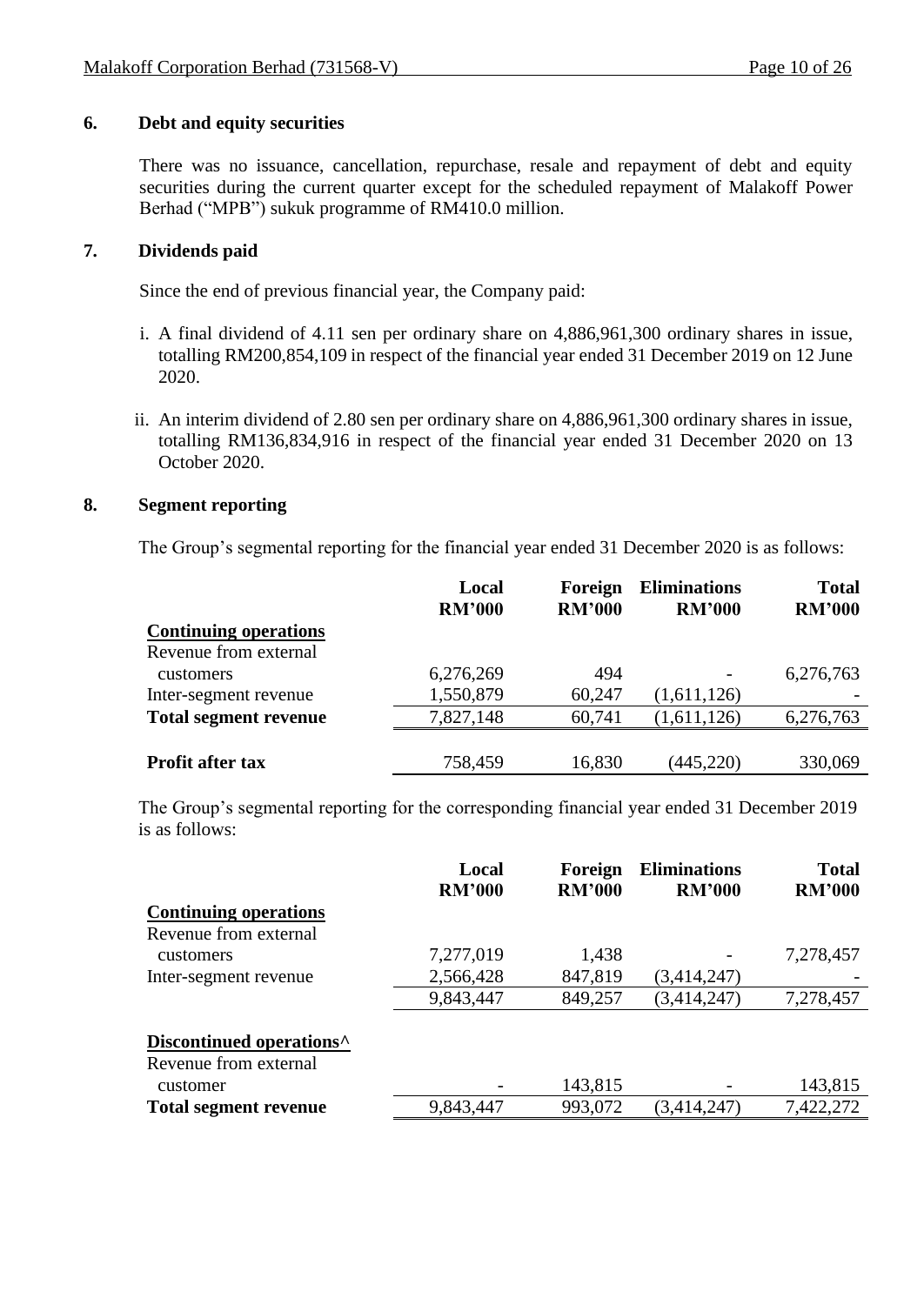| <b>Profit after tax from:</b> |           |         |             |         |
|-------------------------------|-----------|---------|-------------|---------|
| Continuing operations         | 1,436,601 | 690,649 | (1,797,383) | 329,867 |
| Discontinued operations       |           | 50,473  | (5,654)     | 44,819  |
|                               | 1,436,601 | 741,122 | (1,803,037) | 374,686 |
|                               |           |         |             |         |

*^ Malakoff Australia Pty. Ltd ("MAPL") group's financial results are presented as discontinued operations following disposal of 50% participating interest in the unincorporated joint venture of the Macarthur Wind Farm in Australia in December 2019. Details are disclosed in Note 17(a).*

### **9. Property, plant and equipment**

There was no valuation of property, plant and equipment during the current quarter ended 31 December 2020 except for the amounts carried forward pertaining to certain Group properties that had been revalued in the past.

### **10. Events subsequent to the end of current interim period**

There was no material event subsequent to the end of the current quarter ended 31 December 2020.

### **11. Changes in composition of the Group**

There was no change in the composition of the Group during the current quarter ended 31 December 2020.

### **12. Assets classified as held for sale**

On 11 December 2019, Port Dickson Power Berhad ("PDP"), a wholly-owned subsidiary of the Company, had entered into a Sale and Purchase Agreement ("SPA") with Pacific Energy Company Limited, Nigeria to dispose four (4) units of used gas turbines and generators, related auxiliaries and spare parts (collectively referred to as "power plant assets") for a cash consideration of USD19 million.

Barring unforeseen circumstances, the disposal of the power plant assets is expected to be completed by second quarter of 2021. Accordingly, these power plant assets are reclassified as current assets in accordance with MFRS 5, *Non-Current Assets Held for Sale* and *Discontinued Operations.*

### **13. Changes in contingent liabilities or contingent assets**

There was no change in contingent liabilities or contingent assets since the last audited financial statements for the financial year ended 31 December 2019 except for the following bank guarantees issued to third parties:

| 31.12.2020 | 31.12.2019 |
|------------|------------|
| RM'mil     | RM'mil     |
| 323.6      | 467.5      |
|            |            |

These guarantees mainly consist of performance bonds and security deposits for projects.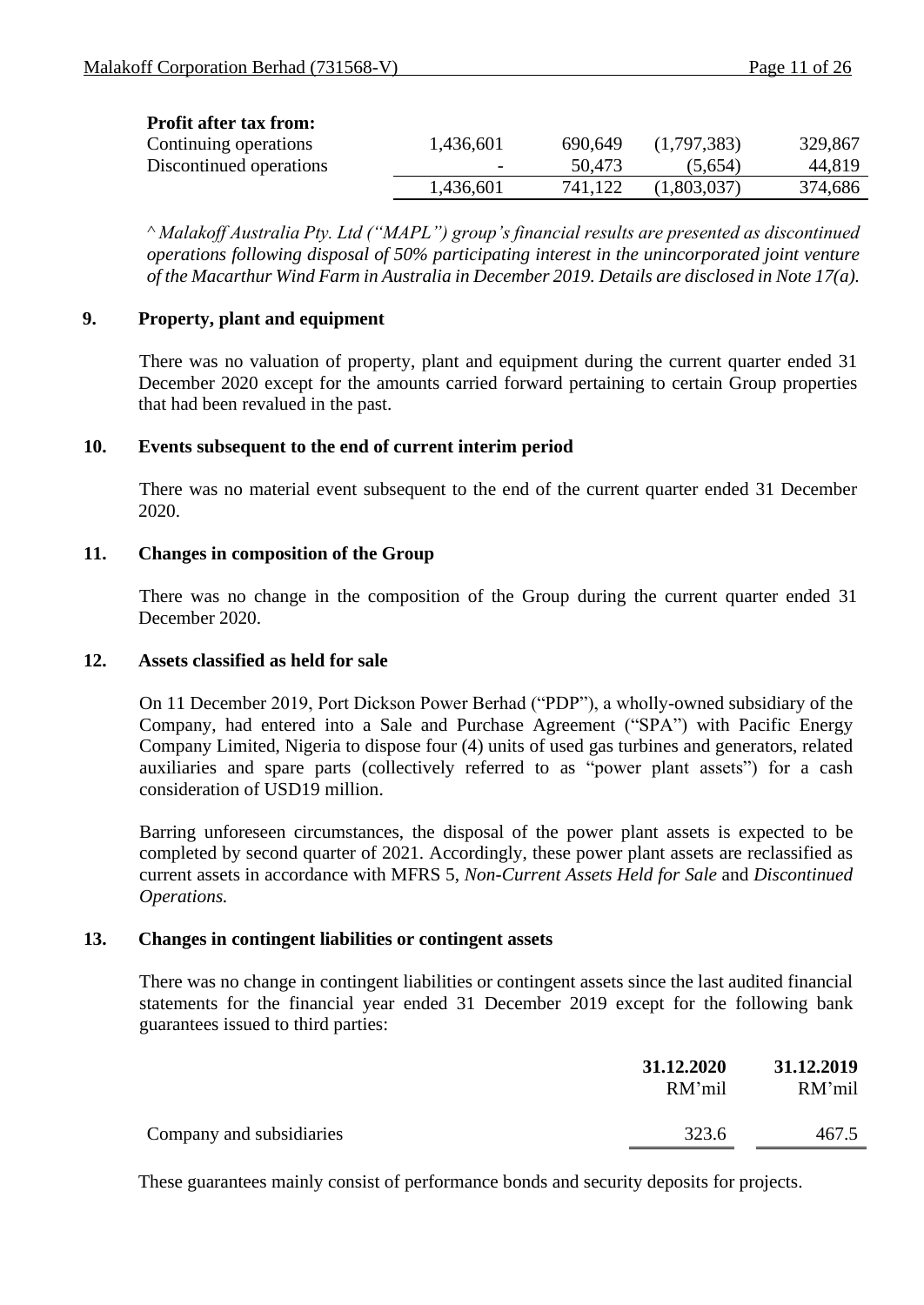### **14. Capital commitments**

 $15.$ 

Capital commitments of the Group not provided for in the interim financial report are as follows:

|                                                                 | 31.12.2020<br>RM'mil | 31.12.2019<br>RM'mil |
|-----------------------------------------------------------------|----------------------|----------------------|
| Property, plant and equipment:<br>Authorised and contracted for | 72.4                 |                      |
|                                                                 |                      | 106.8                |
| Authorised but not contracted for                               | 813.4                | 510.7                |
|                                                                 | 885.8                | 617.5                |
| <b>Related party transactions</b>                               |                      |                      |
|                                                                 | 31.12.2020           | 31.12.2019           |
|                                                                 | RM'mil               | RM'mil               |
| Associated company:                                             |                      |                      |
| Interest income on unsecured                                    |                      |                      |
| subordinated loan notes                                         | 24.7                 | 35.7                 |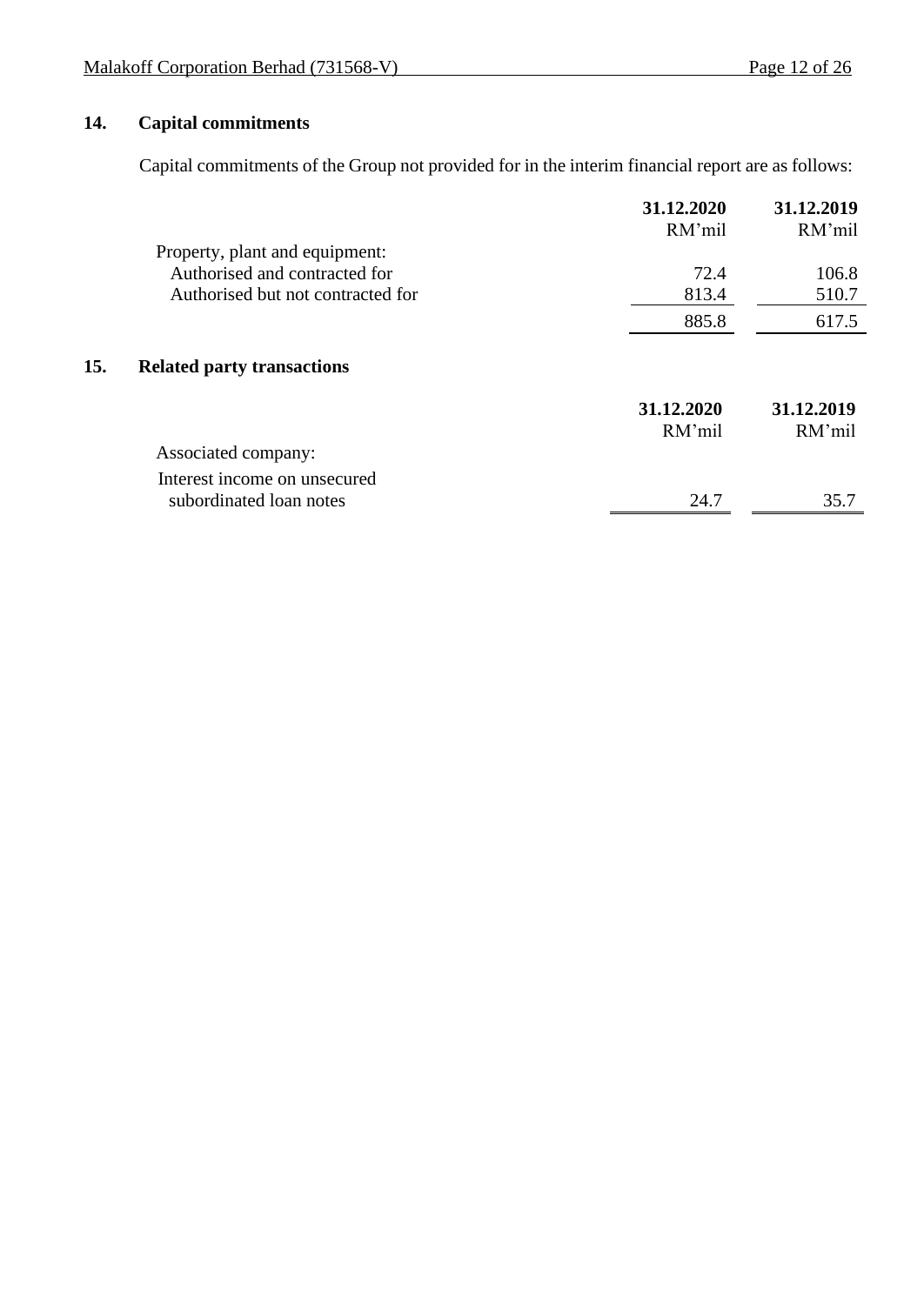### **16. Significant events during the year**

### a) Purchase price allocation for acquisition of Alam Flora Sdn. Bhd. ("AFSB")

On 5 December 2019, Tunas Pancar Sdn. Bhd., a wholly-owned subsidiary of the Company, completed the acquisition of 97.37% equity interest in AFSB for a total cash consideration of RM869,000,000. At the acquisition date, the Group had estimated the provisional goodwill and intangible assets at RM85 million and RM607 million, respectively.

During the current financial year, the Group completed the purchase price allocation ("PPA") in accordance with MFRS 3, *Business Combinations* and adjustments were made to the fair value of net assets, provisional intangible assets and goodwill recorded at the date of the acquisition. The effect of the adjustments is set out below:

| Group                           | <b>Preliminary</b><br><b>Assessment</b><br><b>RM'000</b> | <b>Adjustments during</b><br><b>Measurement Period</b><br><b>RM'000</b> | <b>Final</b><br><b>Assessment</b><br><b>RM'000</b> |
|---------------------------------|----------------------------------------------------------|-------------------------------------------------------------------------|----------------------------------------------------|
|                                 |                                                          |                                                                         |                                                    |
| Property, plant and equipment   | 56,013                                                   | 7,302                                                                   | 63,315                                             |
| Investment properties           | 15,300                                                   |                                                                         | 15,300                                             |
| Concession assets               | 204,333                                                  |                                                                         | 204,333                                            |
| Intangible assets               | 607,215                                                  | (105, 439)                                                              | 501,776                                            |
| Deferred tax assets             | 26,689                                                   | 867                                                                     | 27,556                                             |
| Trade and other receivables     | 204,344                                                  |                                                                         | 204,344                                            |
| Inventories                     | 1,298                                                    |                                                                         | 1,298                                              |
| Cash and cash equivalents       | 470,722                                                  |                                                                         | 470,722                                            |
| Loans and borrowings            | (24, 949)                                                |                                                                         | (24, 949)                                          |
| Lease liabilities               | (7, 874)                                                 |                                                                         | (7, 874)                                           |
| Provision for concession assets | (254, 888)                                               |                                                                         | (254, 888)                                         |
| Deferred tax liabilities        | (145,609)                                                | 25,306                                                                  | (120, 303)                                         |
| Trade and other payables        | (341, 717)                                               |                                                                         | (341, 717)                                         |
| Current tax liabilities         | (3,352)                                                  |                                                                         | (3,352)                                            |
| Fair value of identifiable net  |                                                          |                                                                         |                                                    |
| assets                          | 807,525                                                  | (71, 964)                                                               | 735,561                                            |

The above fair value adjustments were recorded with effect from the date of acquisition. As a result, certain balances on the statement of financial position as at 31 December 2019 were restated (refer to Note 17(b)).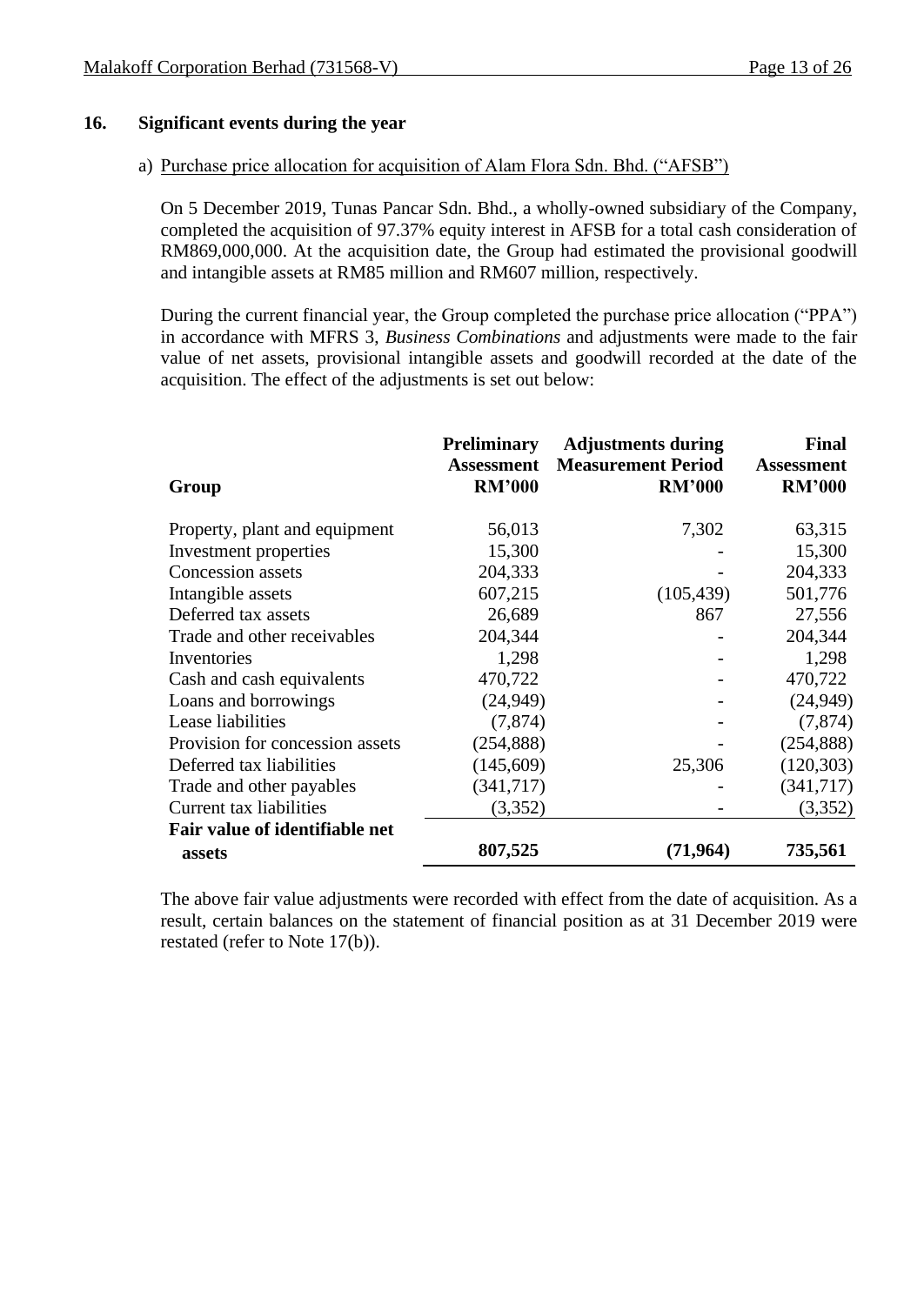The effect of the adjustments made upon the completion of PPA is set out below:

|                                                                         | <b>RM'000</b> |
|-------------------------------------------------------------------------|---------------|
| Fair value of consideration transferred                                 | 869,000       |
| Non-controlling interests, based on their proportionate interest in the |               |
| net identifiable assets acquired                                        | 19,345        |
| <b>Cost of business combination</b>                                     | 888,345       |
| Adjusted net assets acquired                                            | (354,600)     |
| Fair value of intangible assets                                         | (501, 264)    |
| Deferred tax liabilities                                                | 120,303       |
| Fair value of identifiable net assets                                   | (735, 561)    |
| Goodwill                                                                | 152,784       |

*Fair value measurement*

The intangible assets and goodwill arising from the acquisition amounting to RM501.3 million and RM152.8 million, respectively were measured and accounted for using the Multi-Period Excess Earning Method ("MEEM") under the income method.

b) Purchase price allocation for acquisition of Desaru Investment (Cayman Isl.) Limited ("DIL")

On 12 September 2019, Malakoff Gulf Limited, a wholly-owned indirect subsidiary of the Company completed the acquisition of the entire equity interest in DIL. Following the acquisition, the Company's effective equity interest in Malaysian Shoaiba Consortium Sdn. Bhd. ("MSCSB") increased from 40% to 80%. MSCSB has a 50% equity interest in Saudi-Malaysia Water & Electricity Company Limited ("SAMAWEC"). Hence, SAMAWEC had been classified as a joint venture of the Group. At the acquisition date, the Group had estimated the provisional intangible assets at RM63.3 million.

During the current financial year, the Group completed the PPA in accordance with MFRS 3, *Business Combinations* and adjustments were made to the fair value of net assets and provisional intangible assets recorded at the date of the acquisition. The effect of the adjustments is set out below:

|                                | <b>Preliminary</b><br><b>Assessment</b> | <b>Adjustments during</b><br><b>Measurement Period</b> | <b>Final</b><br><b>Assessment</b> |
|--------------------------------|-----------------------------------------|--------------------------------------------------------|-----------------------------------|
| Group                          | <b>RM'000</b>                           | <b>RM'000</b>                                          | <b>RM'000</b>                     |
| Investments in joint ventures  | 738,739                                 | 9,165                                                  | 747,904                           |
| Cash and cash equivalents      | 544                                     |                                                        | 544                               |
| Deferred tax liabilities       |                                         | (5, 469)                                               | (5, 469)                          |
| Trade and other payables       | (2,055)                                 |                                                        | (2,055)                           |
| Fair value of identifiable net |                                         |                                                        |                                   |
| assets                         | 737,228                                 | 3,696                                                  | 740,924                           |

The above fair value adjustments were recorded with effect from the date of acquisition. As a result, certain balances on the statement of financial position as at 31 December 2019 were restated (refer to Note 17(b)).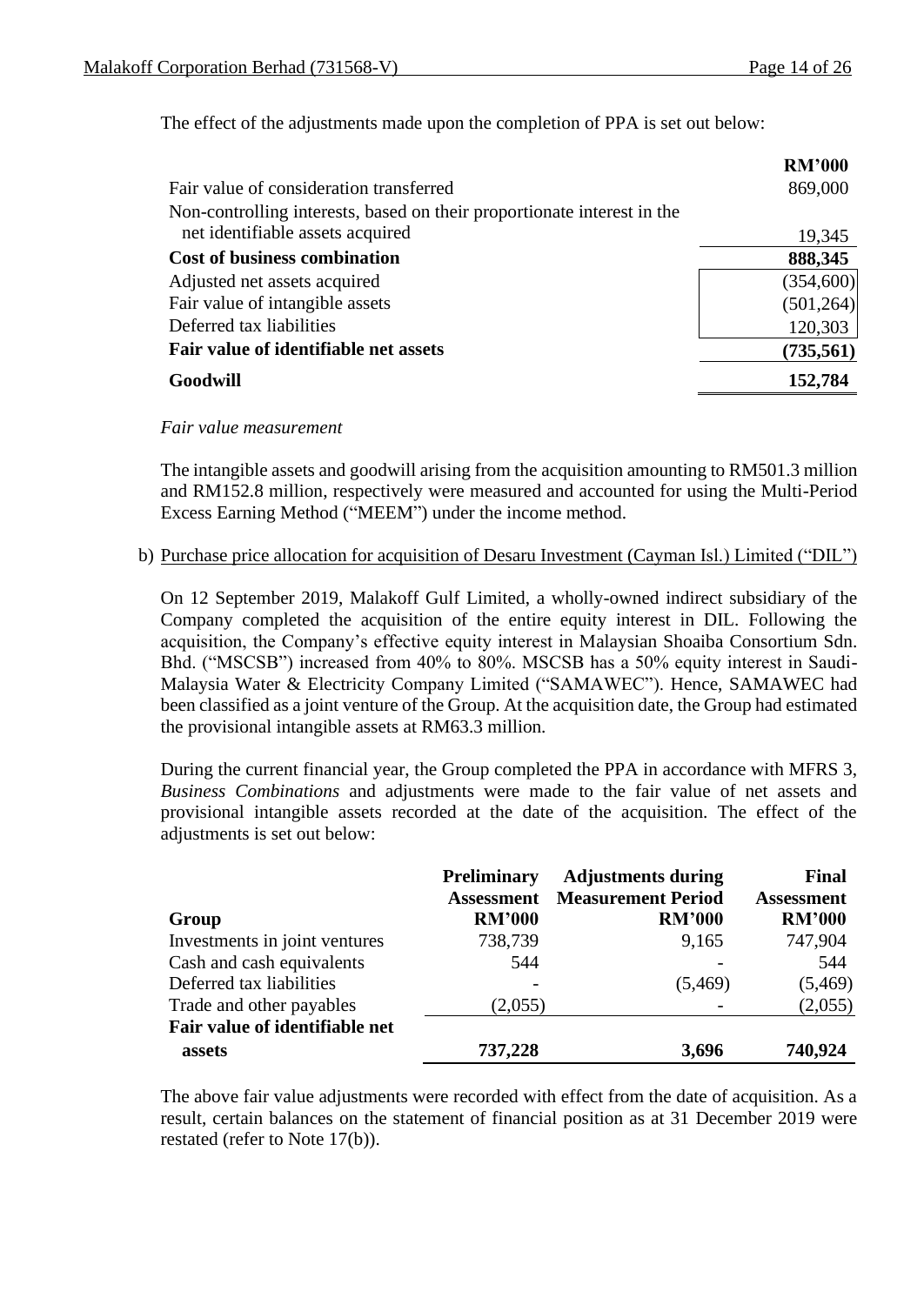The effect of the adjustments made upon the completion of PPA is set out below:

|                                                                         | <b>RM'000</b> |
|-------------------------------------------------------------------------|---------------|
| Fair value of consideration transferred                                 | 294,891       |
| Fair value of existing interest                                         | 294,891       |
| Non-controlling interests, based on their proportionate interest in the |               |
| net identifiable assets acquired                                        | 148,184       |
| <b>Cost of business combination</b>                                     | 737,966       |
| Adjusted net assets acquired                                            | (679, 893)    |
| Fair value of intangible assets                                         | (66,500)      |
| Deferred tax liabilities                                                | 5,469         |
| Fair value of identifiable net assets                                   | (740, 924)    |
| <b>Bargain purchase</b>                                                 | (2,958)       |

### *Fair value measurement*

The intangible assets and bargain purchase arising from the acquisition amounting to RM66.5 million and RM3.0 million, respectively were measured and accounted for using the MEEM under the income method.

### c) Award of Feed-in Tariff Approval for a 2.4MW Biogas Power Project in Ulu Sebol, Kota Tinggi, Johor Darul Takzim

On 18 November 2020, Southern Biogas Sdn Bhd ("SBSB"), a 60%-owned indirect subsidiary of MCB, received approval for the Feed-in Tariff ("FiT") from the Government of Malaysia through Sustainable Energy Development Authority ("SEDA") to undertake the development of a 2.4MW Biogas Power Plant in Ulu Sebol, Kota Tinggi, Johor Darul Takzim. The FiT is for a period of 21 years from the commencement operation date ("COD"), November 2023.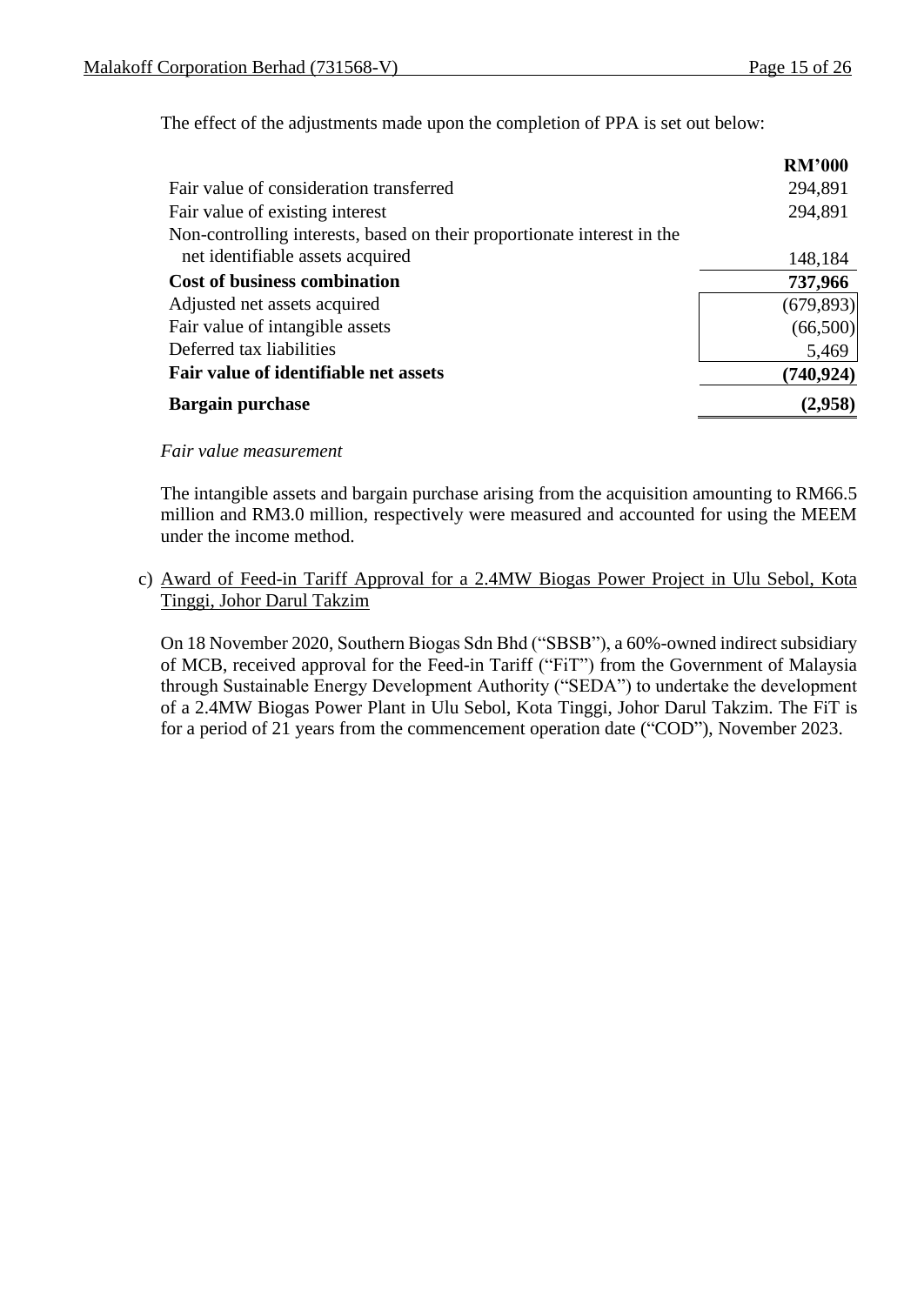### **17. Comparative figures**

#### a) Disposal of a subsidiary

On 18 December 2019, Skyfirst Power Sdn. Bhd., a wholly-owned indirect subsidiary of the Company completed the disposal of its entire 50% participating interest in the unincorporated joint venture of the Macarthur Wind Farm in Australia held by Malakoff Wind Macarthur Pty. Limited. As such, the results have been presented as discontinued operations for the year ended 31 December 2019. The discontinued operations are presented separately from continuing operations as follows:

|                                                                     | 3 months<br>ended<br>31.12.2020<br>RM'000 | 3 months<br>ended<br>31.12.2019<br>RM'000 | <b>Cumulative</b><br>12 months<br>ended<br>31.12.2020<br>RM'000 | <b>Cumulative</b><br>12 months<br>ended<br>31.12.2019<br>RM'000 |
|---------------------------------------------------------------------|-------------------------------------------|-------------------------------------------|-----------------------------------------------------------------|-----------------------------------------------------------------|
| <b>Discontinued operations</b>                                      |                                           |                                           |                                                                 |                                                                 |
| Revenue                                                             |                                           | 25,646                                    |                                                                 | 143,815                                                         |
| Cost of sales                                                       |                                           |                                           |                                                                 |                                                                 |
| Gross profit                                                        |                                           | 25,646                                    |                                                                 | 143,815                                                         |
| Other income                                                        |                                           |                                           |                                                                 |                                                                 |
| Administrative expenses                                             |                                           | 1,288                                     |                                                                 | (366)                                                           |
| Other operating expenses                                            |                                           |                                           |                                                                 | (7,112)                                                         |
| Results from operating                                              |                                           |                                           |                                                                 |                                                                 |
| activities                                                          |                                           | 26,934                                    |                                                                 | 136,337                                                         |
| Finance income                                                      |                                           | 32                                        |                                                                 | 471                                                             |
| Finance costs                                                       |                                           | (15, 342)                                 |                                                                 | (85, 405)                                                       |
| Profit before tax                                                   |                                           | 11,624                                    |                                                                 | 51,403                                                          |
| Income tax                                                          |                                           |                                           |                                                                 |                                                                 |
| expense                                                             |                                           | (3,724)                                   |                                                                 | (6, 584)                                                        |
| Profit from discontinued                                            |                                           |                                           |                                                                 |                                                                 |
| operations                                                          |                                           | 7,900                                     |                                                                 | 44,819                                                          |
| Other comprehensive<br>income/(expense), net of<br>tax              |                                           |                                           |                                                                 |                                                                 |
| Items that may be<br>reclassified subsequently<br>to profit or loss |                                           |                                           |                                                                 |                                                                 |
| Cash flow hedge                                                     |                                           | 13,465                                    |                                                                 | (34, 499)                                                       |
| Foreign currency translation                                        |                                           |                                           |                                                                 |                                                                 |
| differences for foreign                                             |                                           | 74                                        |                                                                 |                                                                 |
| operations                                                          |                                           |                                           |                                                                 | (5,440)                                                         |
| Other comprehensive                                                 |                                           |                                           |                                                                 |                                                                 |
| expense, net of tax from                                            |                                           | 13,539                                    |                                                                 |                                                                 |
| discontinued operations                                             |                                           |                                           |                                                                 | (39, 939)                                                       |
| Total comprehensive                                                 |                                           |                                           |                                                                 |                                                                 |
| income for the period/year<br>from discontinued                     |                                           |                                           |                                                                 |                                                                 |
|                                                                     |                                           |                                           |                                                                 |                                                                 |
| operations                                                          |                                           | 21,439                                    |                                                                 | 4,880                                                           |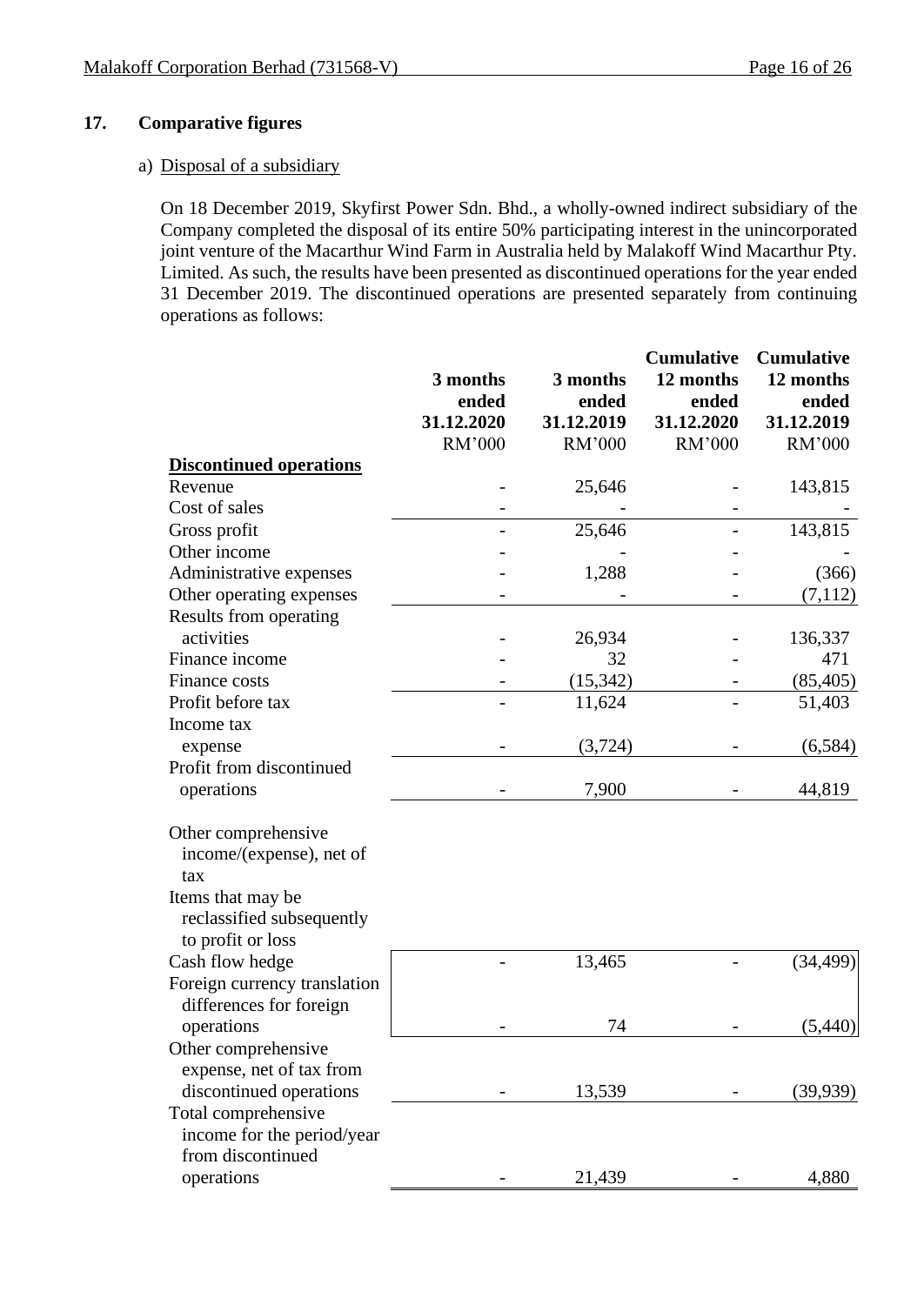b) Completion of purchase price allocation for acquisitions of Alam Flora Sdn. Bhd. ("AFSB") and Desaru Investment (Cayman Isl.) Limited ("DIL")

Following completion of the PPA for the acquisitions of AFSB and DIL during the current financial year, the Group adjusted the fair values of certain identifiable assets and liabilities. The fair values were adjusted retrospectively. The restatement of comparatives as at 31 December 2019 are as follows:

|                                | As previously<br>stated<br><b>RM'000</b> | <b>Adjustments</b><br><b>RM'000</b> | As restated<br><b>RM'000</b> |
|--------------------------------|------------------------------------------|-------------------------------------|------------------------------|
| <b>Non-current assets</b>      |                                          |                                     |                              |
| Property, plant and equipment  | 12,874,076                               | 7,258                               | 12,881,334                   |
| Intangible assets              | 3,490,922                                | (37,269)                            | 3,453,653                    |
| Investments in joint ventures  | 626,322                                  | 9,061                               | 635,383                      |
| Deferred tax assets            | 146,498                                  |                                     | 146,498                      |
| <b>Equity</b>                  |                                          |                                     |                              |
| <b>Accumulated losses</b>      | (241, 100)                               | 3,243                               | (237, 857)                   |
| Non-controlling interests      | 368,905                                  | (3,389)                             | 365,516                      |
| <b>Non-current liabilities</b> |                                          |                                     |                              |
| Deferred tax liabilities       | 1,294,770                                | (20, 804)                           | 1,273,966                    |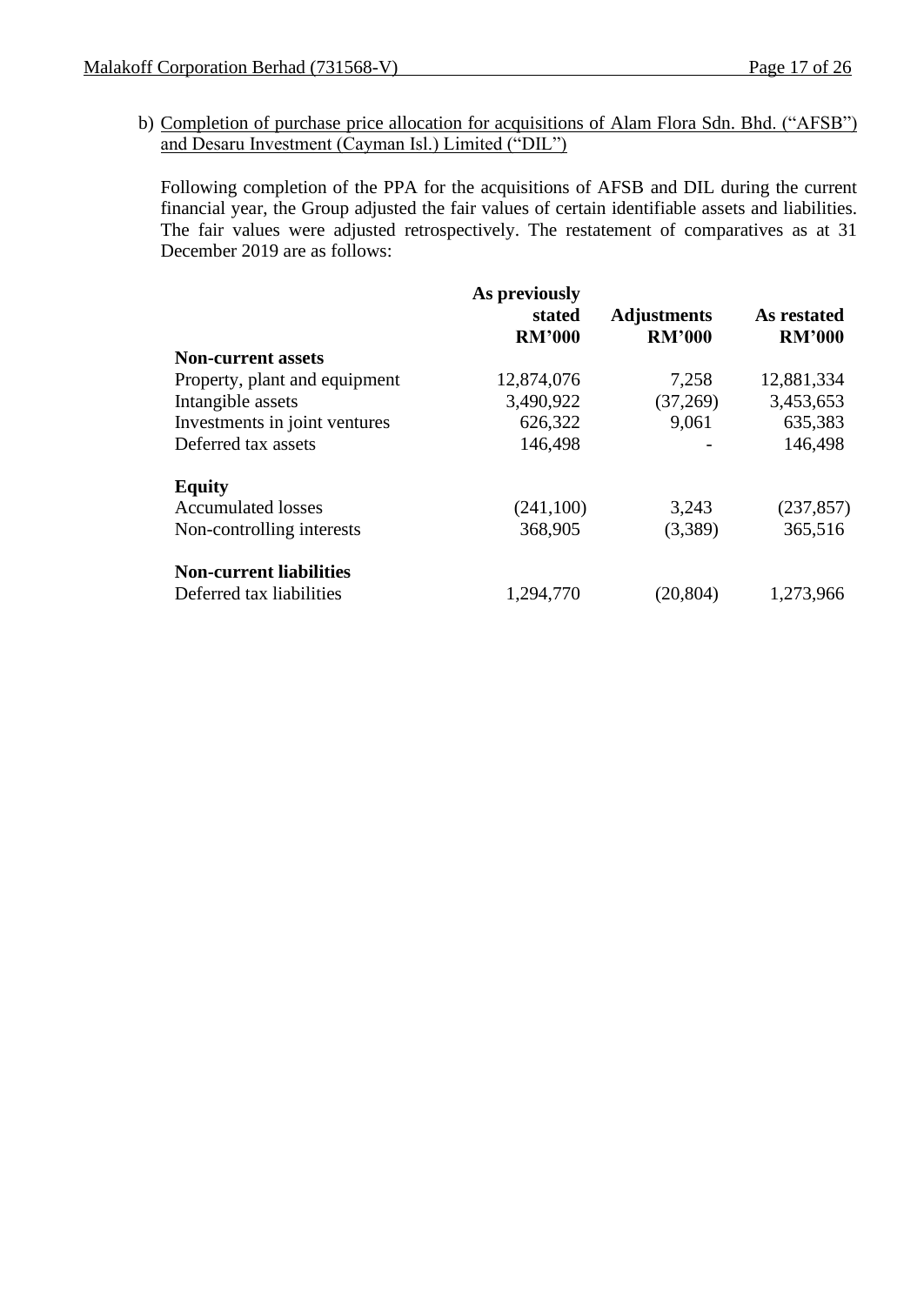### **Additional information required by the Bursa Securities Listing Requirements**

#### **18. Review of performance**

The performance review for the corresponding quarter and year ended 31 December 2019 includes Malakoff Australia Pty. Ltd ("MAPL") group's financial results presented as discontinued operations, disclosed in Note 17(a).

### **Quarter 4, 2020 vs Quarter 4, 2019**

For the quarter ended 31 December 2020, the Group recorded RM1,513.7 million in revenue, a decrease of 13.1% from RM1,741.1 million reported in the corresponding quarter ended 31 December 2019, primarily due to lower energy payment recorded from Segari Energy Ventures Sdn. Bhd. ("SEV") given the lower despatch factor, partially moderated by revenue contribution from Alam Flora Sdn. Bhd. ("AFSB"), the newly acquired subsidiary.

The Group recorded lower profit before taxation of RM74.3 million, a decrease of 46.0% from RM137.7 million reported in the corresponding quarter ended 31 December 2019, primarily attributed to the absence of one-off gain from disposal of the Group's investment in MAPL in December 2019. However, this was partially moderated by the absence of net impairment loss on carrying value of investment in 40% owned Kapar Energy Ventures Sdn. Bhd. ("KEV") and absence of KEV's share of losses as a result of provision made up to the carrying amount of investment in KEV as at 31 December 2019.

### **Year-to-date, 2020 vs Year-to-date, 2019**

For the financial year ended 31 December 2020, the Group recorded RM6,276.8 million in revenue, a decrease of 15.4% from RM7,422.3 million reported in the preceding year, primarily due to lower energy payment recorded from SEV and Tanjung Bin Power Sdn. Bhd. ("TBP") given the lower despatch factor and decline in applicable coal price ("ACP") respectively, deconsolidation of MAPL's revenue upon disposal of the Group's investment in December 2019 and lower daily utilisation payment ("DUP") from TBP in line with the scheduled reduction in tariff effective 28 September 2019. However, these were partially moderated by revenue contribution from AFSB, the newly acquired subsidiary which was completed on 5 December 2019.

The Group recorded lower profit before taxation of RM444.6 million, a decrease of 16.3% from RM530.9 million in the preceding year, primarily attributed to the absence of one-off gain from disposal of the Group's investment in MAPL in December 2019, deconsolidation of MAPL's contribution upon disposal of the Group's investment, absence of gain on remeasurement of investment upon completion of 12% additional interest in Shuaibah IWPP in September 2019 and TBP's lower DUP. However, these were partially moderated by the absence of net impairment loss on carrying value of investment in KEV, absence of KEV's share of losses as a result of provision made up to the carrying amount of investment, Tanjung Bin Energy Sdn. Bhd. ("TBE") settlement agreement with Alstom Power Systems and GE Power Services (Malaysia) Sdn Bhd (collectively referred as "GE") in relation to the losses and damages incurred as a result of failure events which occurred between April 2017 and June 2019, contribution from AFSB as well as lower operations and maintenance costs.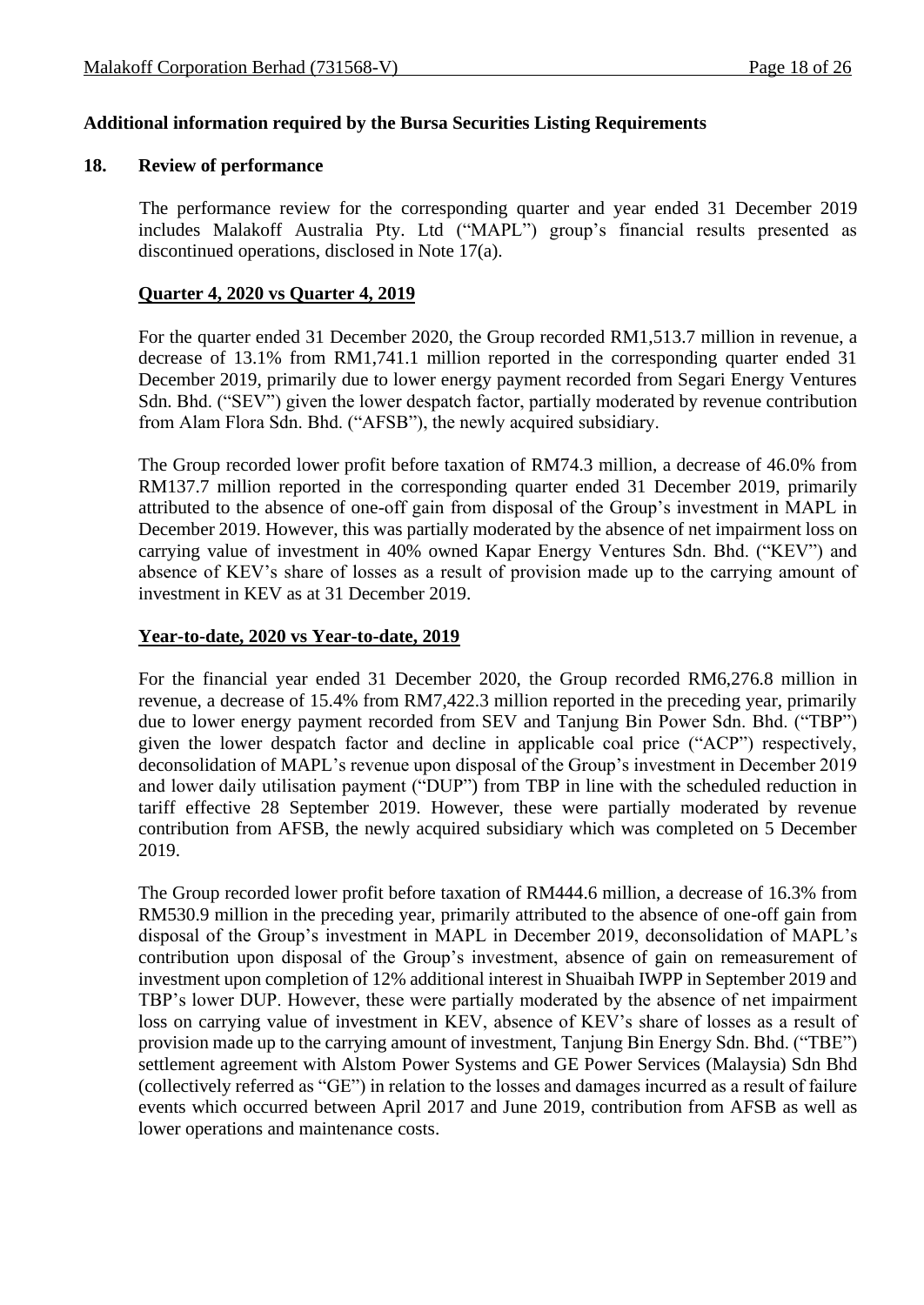### **19. Variation of results against immediate preceding quarter**

### **Quarter 4, 2020 vs Quarter 3, 2020**

The Group recorded higher profit before taxation of RM74.3 million in the current quarter compared with RM67.6 million in the immediate preceding quarter, primarily attributed to improved contribution from TBE coal plant on the back of higher ACP, partially offset by lower contributions from foreign associates investments.

#### **20. Current prospects**

Malaysia's economy is projected to grow by 6.7% in 2021 after contracting by 5.8% in 2020 due to the COVID-19 pandemic (source: World Bank – Malaysia Economic Monitor). The projected rebound is premised upon continued improvement in exports, consumption and investment.

The economic growth, while still on course to rebound, is likely to be slower than previously expected amid stringent Movement Control Order and uncertainties over vaccine rollouts. However, the Government's various stimulus packages and the approved Budget 2021 are expected to provide support and mitigate the impact on the economy.

As economic recovery remains an absolute priority, the Group continues to play a key role as an essential service provider and to drive growth with its power plants and waste collection operation together with the ongoing cost-saving measures during this challenging period.

On the Renewable Energy ("RE") front, the Group continues to seek RE opportunities in line with the government's target to increase the current RE capacity mix to 20% by 2025. On 30 October 2020, the Group signed a Solar Power Purchase Agreement ("SPPA") with PMB Properties Sdn. Bhd., a wholly-owned subsidiary of Pos Malaysia Berhad to carry out a rooftop solar project with a capacity of 2.34 MW. Additionally, on 12 November 2020, the Group through its 60%-owned indirect subsidiary Southern Biogas Sdn. Bhd was awarded with the Feed-in Tariff ("FiT") from Sustainable Energy Development Authority ("SEDA") to develop a 2.4 MW Biogas Power Plant in Johor.

Based on the foregoing, the Group expects overall performance to remain satisfactory for the financial year ending 31 December 2021.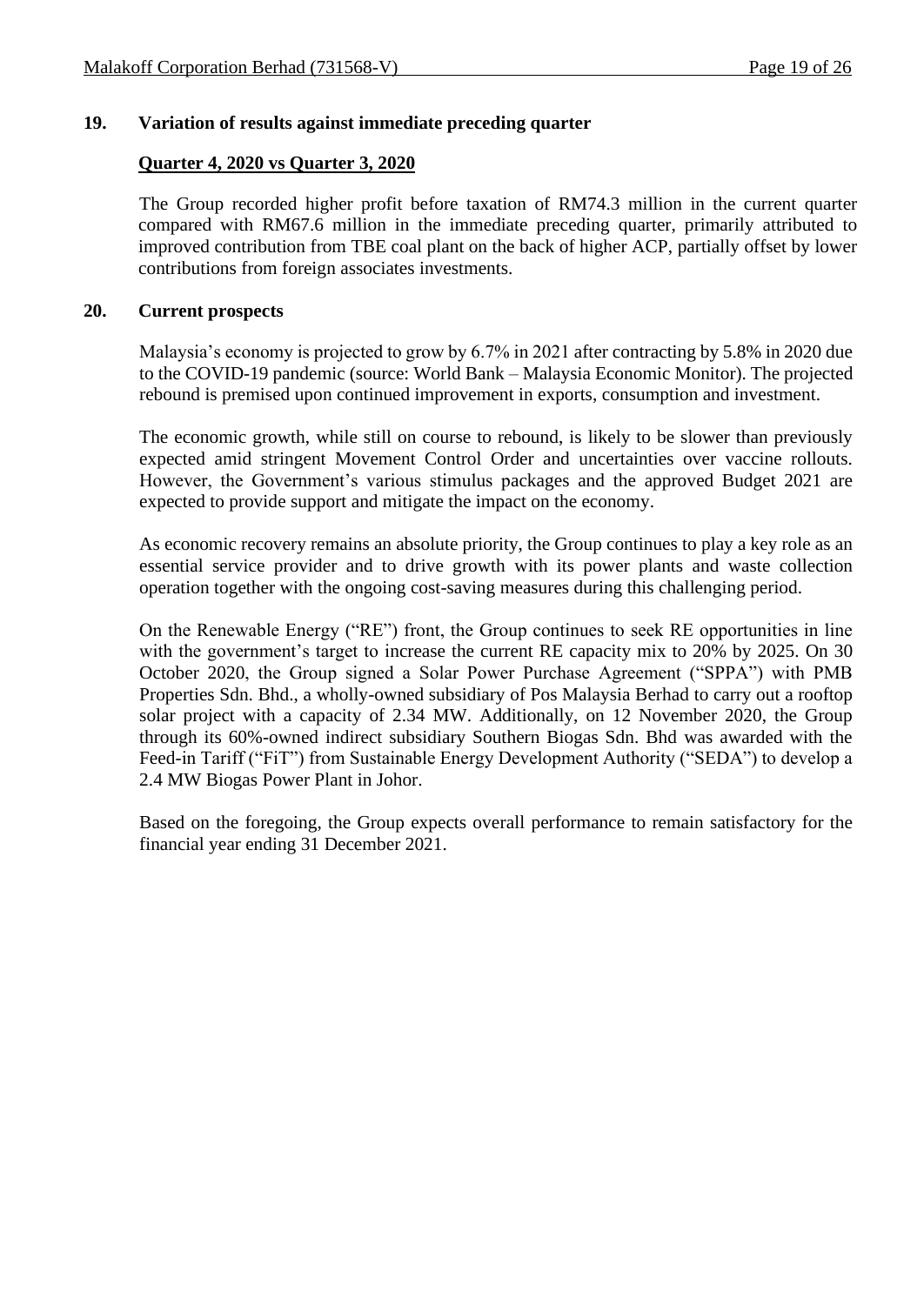### **21. Profit before tax**

Profit before tax is stated after (crediting)/charging the following items:

|                                                         | 3 months<br>ended<br>31.12.2020<br>RM'mil | 3 months<br>ended<br>31.12.2019<br>RM'mil | <b>Cumulative</b><br>12 months<br>ended<br>31.12.2020<br>RM'mil | <b>Cumulative</b><br>12 months<br>ended<br>31.12.2019<br>RM'mil |
|---------------------------------------------------------|-------------------------------------------|-------------------------------------------|-----------------------------------------------------------------|-----------------------------------------------------------------|
| Finance income                                          | (36.5)                                    | (56.6)                                    | (173.1)                                                         | (235.4)                                                         |
| Finance costs                                           | 179.7                                     | 218.6                                     | 744.7                                                           | 926.3                                                           |
| Depreciation                                            | 225.6                                     | 236.6                                     | 888.7                                                           | 891.4                                                           |
| Amortisation of                                         |                                           |                                           |                                                                 |                                                                 |
| intangibles assets                                      | 80.3                                      | 75.6                                      | 321.2                                                           | 288.0                                                           |
| Impairment loss on                                      |                                           |                                           |                                                                 |                                                                 |
| financial instruments                                   | 6.2                                       | 25.3                                      | 24.7                                                            | 25.3                                                            |
| Net impairment loss on<br>investment in an<br>associate |                                           | 408.0                                     |                                                                 | 408.0                                                           |
| Gain on disposal of a                                   |                                           |                                           |                                                                 |                                                                 |
| subsidiary                                              |                                           | (556.6)                                   |                                                                 | (556.6)                                                         |
| Gain on derecognition of                                |                                           |                                           |                                                                 |                                                                 |
| an associate                                            |                                           |                                           |                                                                 | (29.8)                                                          |
| Property, plant and                                     |                                           |                                           |                                                                 |                                                                 |
| equipment written off                                   | (0.2)                                     | 6.5                                       | 6.8                                                             | 11.5                                                            |
| Net foreign                                             |                                           |                                           |                                                                 |                                                                 |
| exchange loss/(gain)                                    | 2.8                                       | (2.1)                                     | 4.4                                                             | (3.1)                                                           |

### **22. Profit forecast or profit guarantee**

The Group did not issue any profit forecast or profit guarantee for the current quarter.

### **23. Tax expense**

|                      | 3 months<br>ended<br>31.12.2020<br>RM'mil | 3 months<br>ended<br>31.12.2019<br>RM'mil | <b>Cumulative</b><br>12 months<br>ended<br>31.12.2020<br>RM'mil | <b>Cumulative</b><br>12 months<br>ended<br>31.12.2019<br>RM'mil |
|----------------------|-------------------------------------------|-------------------------------------------|-----------------------------------------------------------------|-----------------------------------------------------------------|
| Current tax expense  | 61.5                                      | 54.7                                      | 237.3                                                           | 371.0                                                           |
| Deferred tax expense | (38.4)                                    | (35.8)                                    | (122.8)                                                         | (214.8)                                                         |
| Total tax expense    | 23.1                                      | 18.9                                      | 114.5                                                           | 156.2                                                           |

The Group's effective tax rate for the current financial year was higher than the statutory income tax rate due to certain expenses not deductible for tax purposes.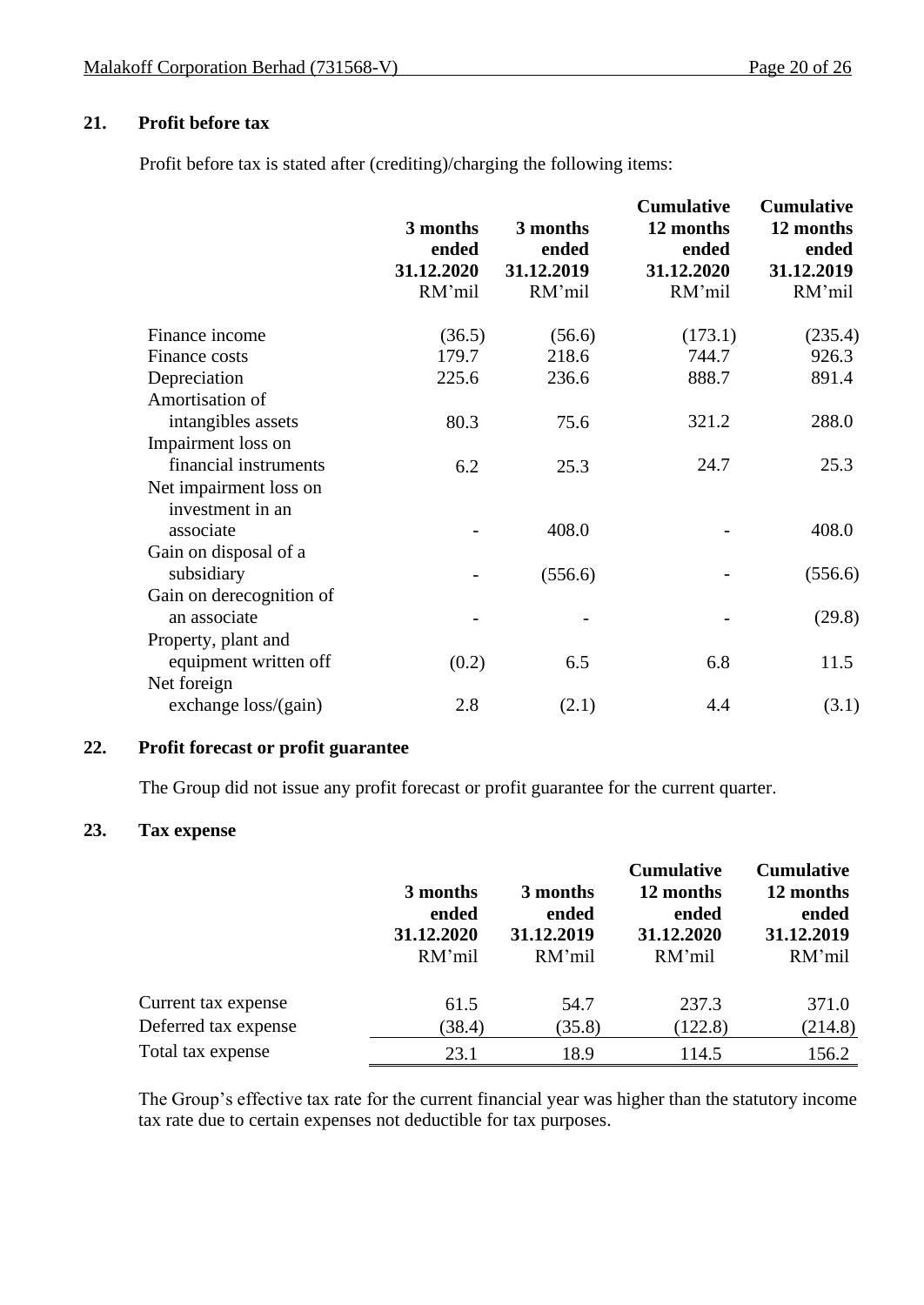#### **24. Borrowings**

|                                     | 31.12.2020<br>RM'mil | 31.12.2019<br>RM'mil |
|-------------------------------------|----------------------|----------------------|
| Current                             |                      |                      |
| Secured                             | 1,164.7              | 1,509.0              |
| Non-current                         |                      |                      |
| Secured<br>$\overline{\phantom{0}}$ | 9,687.4              | 10,859.1             |
| Unsecured                           | 30.0                 | 30.0                 |
|                                     | 9,717.4              | 10,889.1             |
|                                     |                      |                      |
|                                     | 10,882.1             | 12,398.1             |
|                                     |                      |                      |

The breakdown of Group borrowings by currency is as follows:

|                            | 31.12.2020<br>RM'mil | 31.12.2019<br>RM'mil |
|----------------------------|----------------------|----------------------|
| <b>Functional currency</b> |                      |                      |
| $- RM$                     | 10,592.9             | 11,716.3             |
| - AUD                      |                      | 387.1                |
| <b>USD</b>                 | 289.2                | 294.7                |
|                            | 10,882.1             | 12,398.1             |

### **25. Changes in material litigation**

### *i) Proceedings by the Public Prosecutor of Algeria against Almiyah Attilemcania SpA ("AAS")*

In 2009, it was discovered that there was a considerable gap ("Invoice Gap") between the value of the equipment received as per the invoices declared to the Algerian Customs and the value of the milestone payments made by AAS to the supplier cum contractor ("Contractor"). AAS wrote to the Contractor seeking clarifications as the Contractor was responsible for resolving tax and customs issues. However, as the Invoice Gap was not resolved by the Contractor, the Algerian Customs initiated investigations and thereafter filed a charge against AAS for repression of foreign exchange regulations.

On 4 September 2014, AAS was charged in the Court of Ghazaouet in the District of Tlemcen, Algeria, for alleged breach of foreign exchange regulations concerning a sum of USD26.9 million. The Court of Ghazaouet convicted AAS on 24 December 2014 and subsequently imposed a penalty of DZD3,929,038,151 (approximately RM148.3 million at the exchange rate of RM1: DZD26.5) ("Penalty") on AAS. On 2 March 2016, the Court of Appeal upheld the decision and the Penalty imposed by the Court of Ghazaouet.

Notwithstanding the decision of the Court of Ghazaouet as upheld by the Court of Appeal, AAS has been advised by its solicitor, Maitre Hadjer Becha, an attorney admitted to the Algerian Supreme Court, that the Penalty will not be enforced until the exhaustion of all rights of appeal by AAS in respect of the proceedings.

On 17 June 2016, AAS filed an appeal at the Supreme Court of Algeria. To date, the Supreme Court of Algeria has not made any decision on the appeal.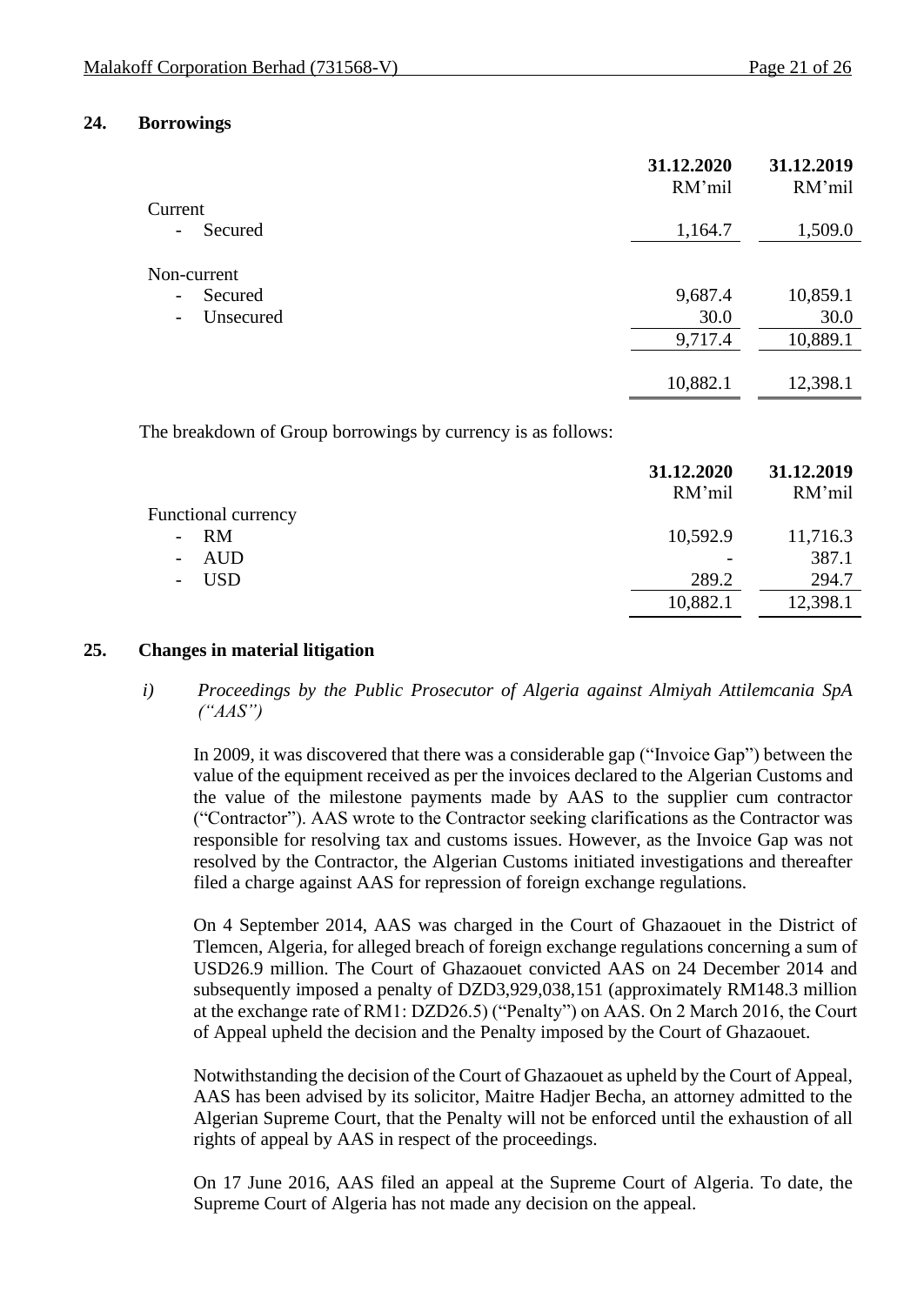The Group's liability arising from the Penalty, in proportion to the Group's 35.7% effective interest in AAS, via Tlemcen Desalination Investment Company SAS, which may impact the profit of the Group amounts to DZD1,402,666,620 (approximately RM52.9 million). In 2016, the Group's carrying amount of investment in AAS had been fully provided in respect of the foregoing.

*ii) International Chamber of Commerce International Court of Arbitration ("ICC") Arbitration No. 24250/DDA between Algerian Energy Company SPA ("AEC" or "Claimant") and (1) Tlemcen Desalination Investment Company SAS ("TDIC"), (2) Hyflux Limited ("Hyflux") and (3) Malakoff Corporation Berhad ("MCB") in relation to the Souk Tleta Seawater Desalination Plant in the District of Tlemcen, Algeria ("Plant")*

On 19 March 2019, AEC filed a request for Arbitration ("Request") at ICC, Paris, against TDIC, Hyflux and MCB (collectively referred to as "Respondents") in relation to the Water Purchase Agreement dated 9 December 2007 ("WPA"), Framework Agreement of December 2007 ("FA"), Joint Venture Agreement dated 28 March 2007 ("JVA") and Dispute Resolution Protocol dated 9 December 2007 ("DRP") (collectively referred to as "Contract Documents").

In the Request, the Claimant has alleged, amongst others, that the Respondents:

- a) Are liable for breaches of contract and negligence in the design, operation and maintenance of the Plant; and
- b) Wrongly objected to the termination of the WPA, transfer of AAS shares to AEC and conduct of a technical audit of the Plant under the FA.

In this regard, the reliefs sought by the Claimant from the arbitral tribunal include, inter alia:

- a) A declaration that the Respondents have breached their contractual obligations under the Contract Documents;
- b) An order that the WPA was validly terminated for events of default;
- c) An order for TDIC to transfer its shares in AAS to AEC at the price of 1 Algerian Dinar;
- d) An order for the Respondents to indemnify AEC for damages incurred as a result of their breaches, estimated on an interim basis at 80 Million Euro;
- e) An order for the Respondents to pay all costs of the Plant rehabilitation to be completed by a third party to be selected by AEC; and
- f) An order for the Respondents to guarantee the payment or reimburse the fine of 3,929 million Algerian Dinar (imposed on AAS by the Algerian courts for the Invoice Gap, which is currently pending outcome of AAS' appeal to the Algerian Supreme Court).

The Respondents filed their respective answers to the Request at the ICC in May 2019. On 17 January 2020, the Respondents filed their respective submissions on jurisdictional objections against AEC's claims. The Claimant filed its reply on 28 February 2020 and the Respondents submitted their reply on 15 April 2020.

On 15 June 2020, the arbitral tribunal conducted a virtual hearing of the Respondents' jurisdictional objections.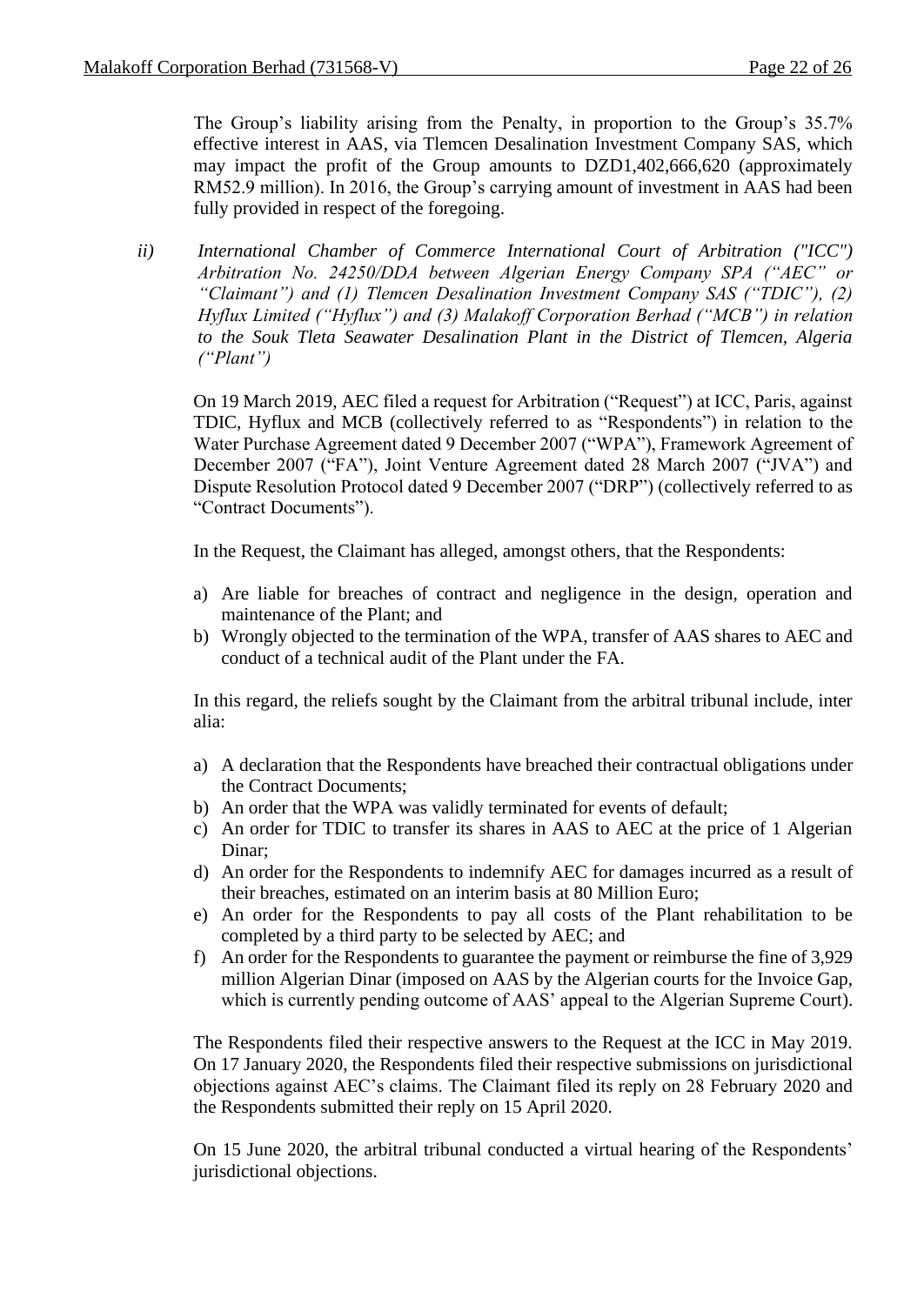On 16 January 2021, MCB was informed by its counsel that the arbitral tribunal had issued its award on the Respondents' jurisdictional objections and decided that it has jurisdiction to review and decide on AEC's claims under the JVA and FA, and reserves its decision regarding the issues under the WPA. The ICC arbitration will now progress to the next phase where the merits of the claims and defences will be heard and deliberated.

*iii) Singapore International Arbitration Centre Arbitration No. 278 of 2018 between Prai Power Sdn. Bhd. ("Claimant"), a wholly-owned subsidiary of MCB, and (1) GE Energy Parts, Inc, (2) GE Power Systems (Malaysia) Sdn. Bhd. (3) General Electric International, Inc, and (4) General Electric Company (collectively "Respondents"), where Malakoff Corporation Berhad ("MCB") and Malakoff Power Berhad ("MPB") have been joined as third parties to the arbitration*

MCB was notified on 9 January 2020 that GE Energy Parts, Inc ("1st Respondent"), GE Power Systems (Malaysia) Sdn. Bhd. ("2nd Respondent"), General Electric International, Inc ("3rd Respondent), and General Electric Company ("4th Respondent") had filed an application ("Joinder Application") to join MCB and MPB as parties to the Respondents' Counterclaim in the arbitration initiated by Allianz General Insurance Company (Malaysia) Berhad ("AGI") on 24 September 2018 as a subrogated action in the name of the Claimant in relation to an incident on or around 18 July 2015 ("2015 Incident") which resulted in damage to a gas turbine at the Claimant's 350MW Combined Cycle Gas Turbine Power Plant situated in Prai, Penang ("Prai Power Plant").

The Claimant alleged, among others, that the Respondents had failed to exercise reasonable care and skill to properly design, manufacture, supply and install a GE 109FA single shaft gas turbine at the Prai Power Plant and therefore claimed for, among others, loss and damage in the sum of RM72,094,050.12 from the Respondents.

In the Joinder Application, the Respondents alleged that:

- a) The commencement of the arbitration constitutes a breach of the Settlement and Release Agreement between the Respondents, Claimant, MCB and MPB dated 12 December 2012 ("SRA");
- b) Under the SRA, MCB and MPB are liable to indemnify the Respondents against the arbitration;
- c) Under the Long Term Service Agreement between MPB and the 1st and 2nd Respondents dated 19 December 2000 ("LTSA"), MPB is liable to indemnify the Respondents against the arbitration;
- d) MPB has breached its insurance obligations under the LTSA; and
- e) If the Respondents are found liable for the 2015 Incident, MPB is liable for contributory negligence as the operator of Prai Power Plant.

On 20 June 2020, the arbitral tribunal decided in its discretion to grant the Joinder Application to join MCB and MPB as parties to the arbitration. The arbitral tribunal did not find it necessary to decide on the merits of the claims at this juncture, which will instead be decided at the merits hearing of the SIAC Arbitration.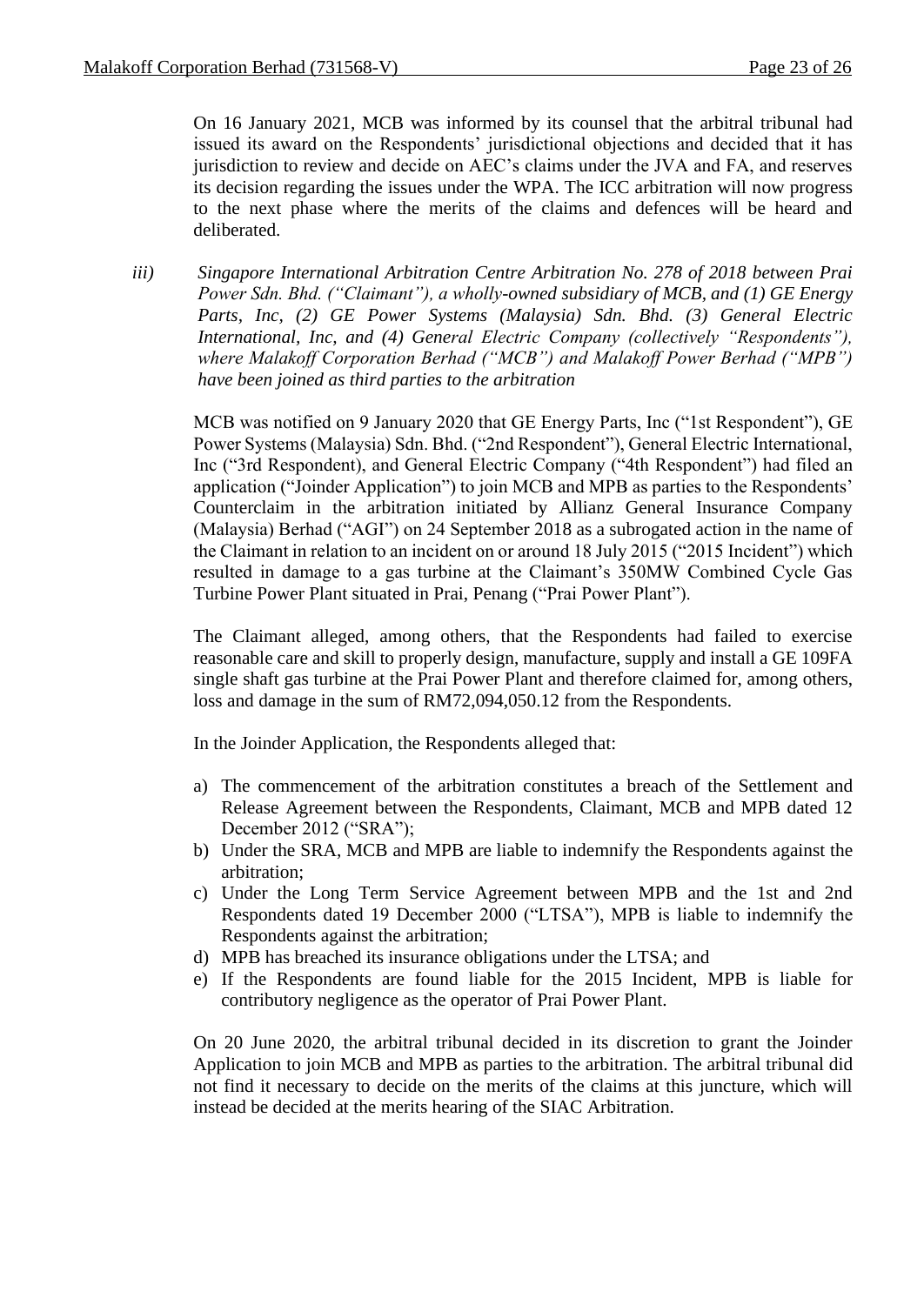Subsequent to the above, the Respondents filed their Statement of Claim dated 7 September 2020 against MCB and MPB alleging:

- a) Breach of the SRA by both MCB and MPB, in that the Claimant's claim is extinguished by the SRA;
- b) MCB and MPB are required to indemnify the Respondents against the Claimant's claim under the SRA and LTSA;
- c) Breach of insurance obligations by MPB under the LTSA, in allegedly failing to procure the required waiver of subrogation; and
- d) MPB ought to be liable for the 2015 Incident, in full or by way of contributory negligence, as the operator of the plant.

On 26 October 2020, MCB and MPB submitted their Statement of Defence, pleading inter alia the following defences:

- a) MCB's and MPB's obligation to indemnify under the SRA does not arise because the 2015 Incident is fundamentally different from the 2006 and 2009 Incidents. Further, any finding by the arbitral tribunal that the Claimant's claim is a breach of the SRA will result in the dismissal of the Claimant's claim, and thus there will be no indemnifiable loss incurred by the Respondents;
- b) MPB has no obligation to indemnify the 3rd and 4th Respondents under the LTSA as they are not parties to the LTSA. Further, the Claimant's claim, being a claim for negligence in inter alia design, does not arise out of the LTSA;
- c) MPB did not breach its insurance obligations under the LTSA, as MPB procured insurance which complied with the requirements of the LTSA; and
- d) MPB is not liable for contributory negligence in operating the Prai Power Plant, as MPB had fulfilled its operations and maintenance obligations.

On 30 November 2020, the Respondents submitted its Statement of Reply.

Parties are required to exchange lists of documents on which each party intends to rely on in the arbitration by 15 February 2021.

*iv) Asian International Arbitration Centre ("AIAC") Arbitration No. ADM-831-2020 between Tanjung Bin Energy Sdn. Bhd. ("Claimant") and Consortium HSL-TGE-GASB ("Respondent" or "Contractor"), comprising HSL Constructor Pte Ltd, HSL Constructor Sdn. Bhd., Tecgates Engineering (M) Sdn. Bhd. and Gema Antara Sdn. Bhd.*

Tanjung Bin Energy Sdn. Bhd. ("TBE"), a wholly-owned subsidiary of the Company, had on 12 March 2020, commenced arbitration against Consortium HSL-TGE-GASB ("Respondent" or "Contractor"), an unincorporated joint venture comprising (a) HSL Constructor Pte Ltd; (b) HSL Constructor Sdn. Bhd.; (c) Tecgates Engineering (M) Sdn. Bhd.; and (d) Gema Antara Sdn. Bhd. in relation to disputes arising from the Engineering, Procurement, Construction and Commissioning Contract dated 9 June 2017 ("EPCC Contract") for the New Coal Unloading Jetty and Associated Bulk Material Handling System at 1x1000MW Coal Fired Power Plant at Tanjung Bin, Johor.

TBE had identified multiple breaches by the Contractor of its contractual duties under the EPCC Contract, including *inter alia* the followings:

a) The Contractor failed to complete all work which is stated in the EPCC Contract as required for the work to be considered as completed for the purposes of taking over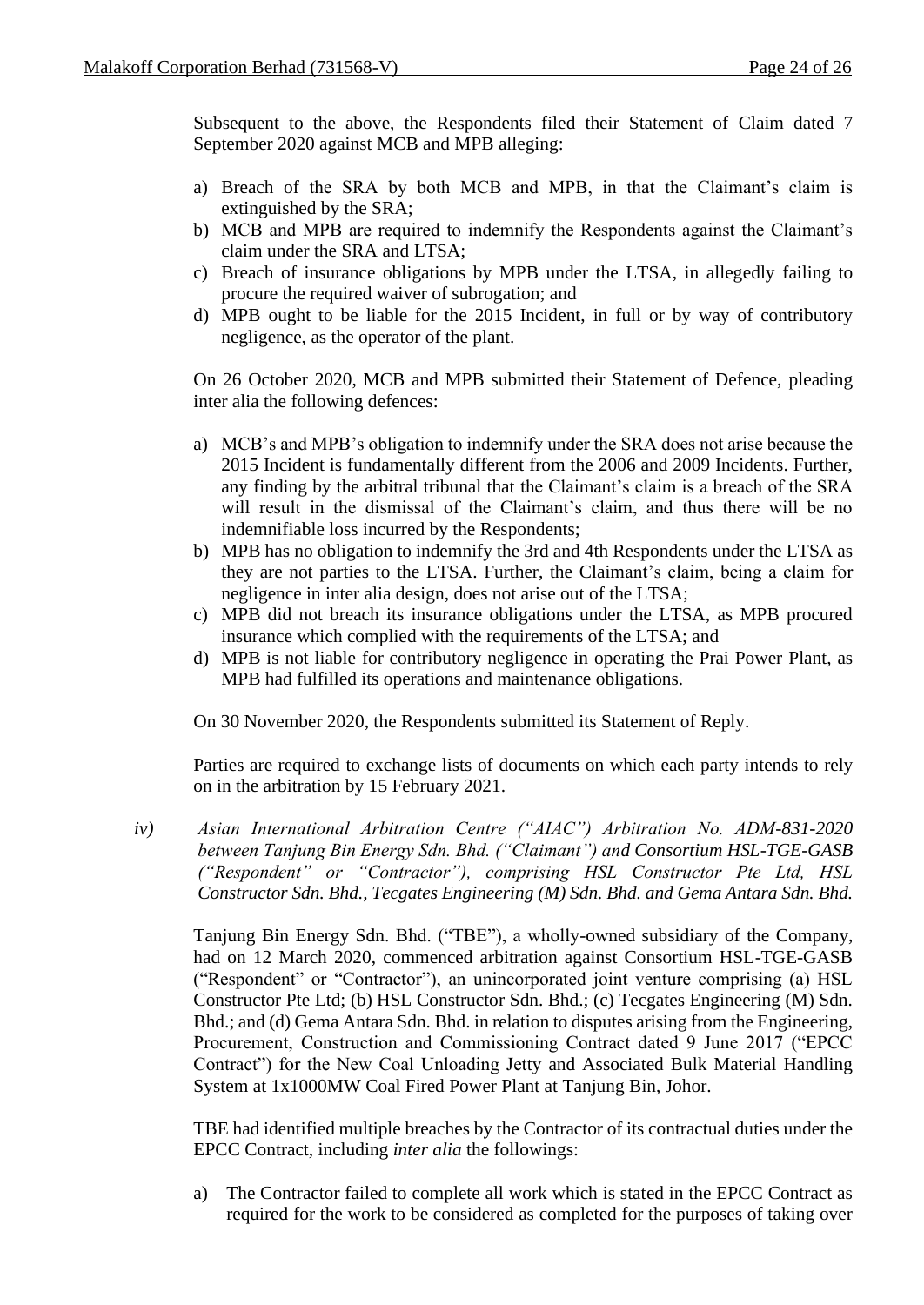under the EPCC Contract by 6 March 2019, the stipulated Time for Completion. Accordingly, the Contractor is obligated to pay to TBE the sum of RM36,335,778.96, being the delay damages ("Delay Damages") under the EPCC Contract.

b) The Contractor failed to deliver to TBE a warranty bond of RM12,111,926.32, being 5% of the contract price, in accordance with the requirements under the EPCC Contract, following the issuance of the Taking Over Certificate dated 25 July 2019 by TBE ("Warranty Bond").

TBE therefore seeks the following reliefs and remedies against the Contractor in the arbitration:

- a) A declaration that TBE is entitled to the full payment of RM36,335,778.96 as Delay Damages;
- b) An order that the Contractor pay the sum of RM7,900,567.53 (being Delay Damages of RM36,335,778.96 less remaining milestone claims of RM28,435,211.43);
- c) An order that the Contractor forthwith deliver the Warranty Bond;
- d) In the alternative for c) above, an order that the Contractor pay the amount required to be guaranteed by the Warranty Bond, i.e. RM12,111,926.32;
- e) Costs; and
- f) Such further or other relief(s) as the arbitral tribunal deems fit.

The Contractor submitted its Response to Notice of Arbitration on 10 April 2020, denying TBE's claims and counterclaiming the milestone payments of RM28,435,211.43.

On 9 December 2020, AIAC had issued its confirmation on the registration of the commencement of the arbitration. AIAC further instructed TBE and the Contractor to pay a provisional advance deposit ("Deposit") totalling USD101,832.93 in two equal portions by 30 December 2020. TBE had paid its portion of the Deposit while the Contractor has yet to pay its portion.

### **26. Dividend Payable**

Announcement on the final dividend for the financial year ended 31 December 2020 will be made upon the conclusion of the Audited Financial Statements in March 2021.